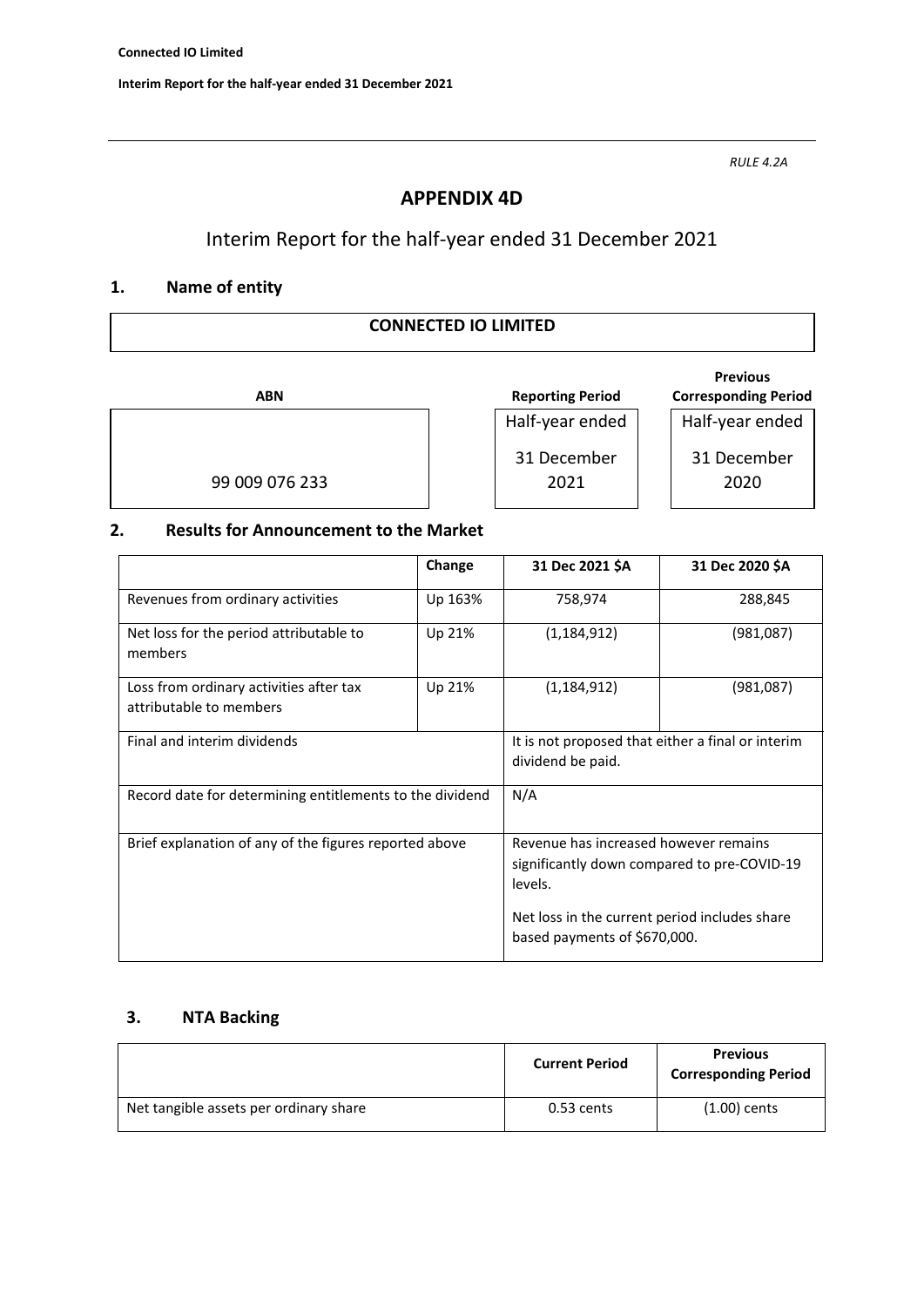## **4. Control gained over entities**

| Details of entities over which control has been gained or | Establishment of Connected IO (Asia) Pty Ltd on<br>17 September 2021. All issued capital held by<br>Connected IO Limited. |
|-----------------------------------------------------------|---------------------------------------------------------------------------------------------------------------------------|
| lost (item 4)                                             | Establishment of Connected IO (USA) LLC on 27<br>September2021. All issued capital held by<br>Connected IO Limited.       |

## **5. Dividends paid and payable**

| Details of dividends or distribution payments (item 5) | No dividends or distributions are payable. |  |
|--------------------------------------------------------|--------------------------------------------|--|
|                                                        |                                            |  |

# **6. Dividend reinvestment plans**

| Details of dividend or distribution reinvestment plans | There is no dividend reinvestment program in |
|--------------------------------------------------------|----------------------------------------------|
| (item6)                                                | operation for Connected IO Limited.          |

## **7. Details of associates**

| Details of associates and joint venture entities (item 7) | N/A |
|-----------------------------------------------------------|-----|
|                                                           |     |

## **8. Foreign entities**

| Foreign entities to disclose which accounting standards | N/A |
|---------------------------------------------------------|-----|
| are used in compiling the report <i>(item 8)</i>        |     |

## **9. Review Opinion**

| Details of any audit dispute or qualification <i>(item 9)</i>              |
|----------------------------------------------------------------------------|
| None                                                                       |
| For description of the modified opinion, refer to auditor's review report. |
| N/A                                                                        |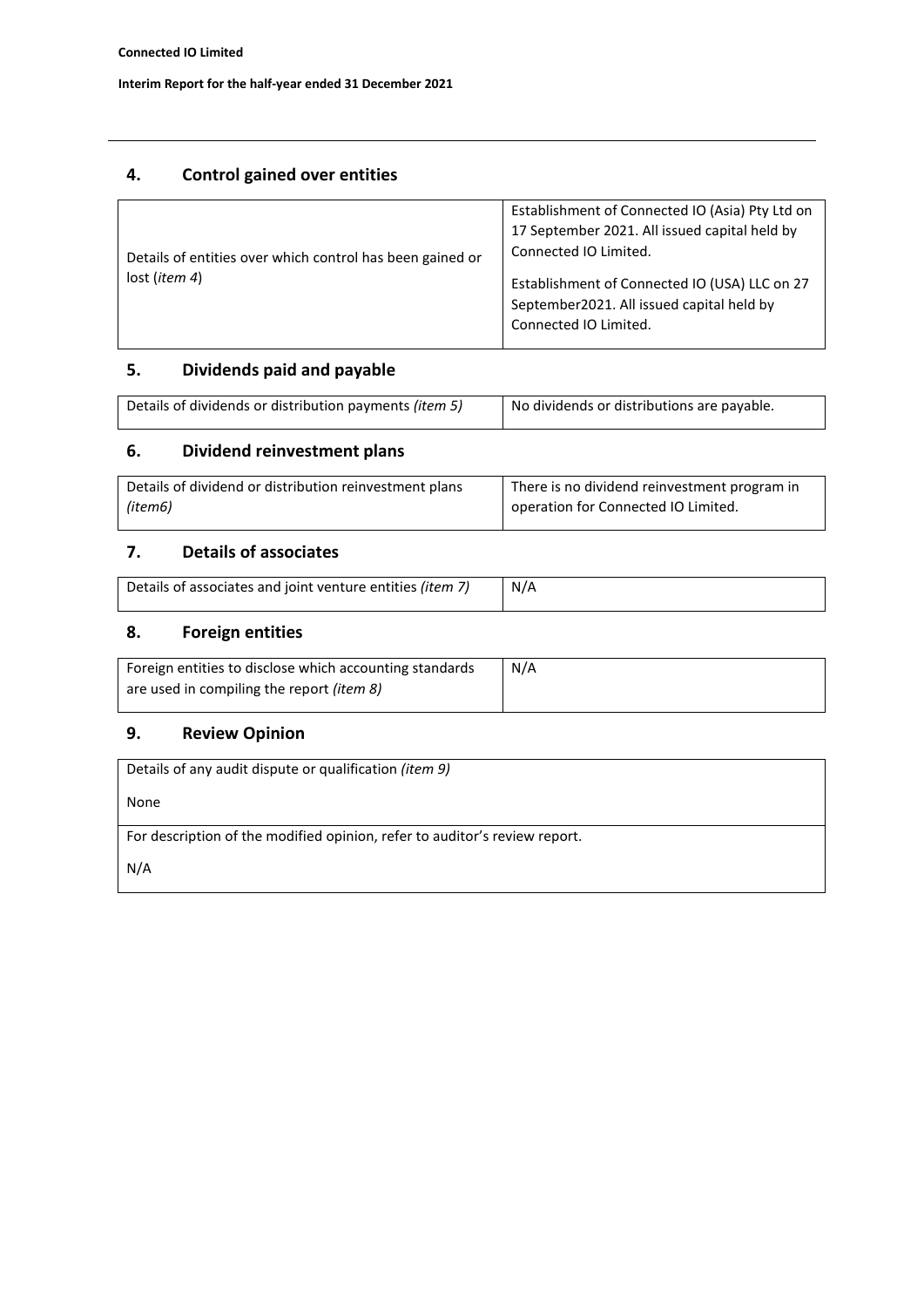**Connected IO Limited**

# **ABN 99 009 076 233**

# **INTERIM FINANCIAL REPORT**

**for the half-year ended 31 December 2021**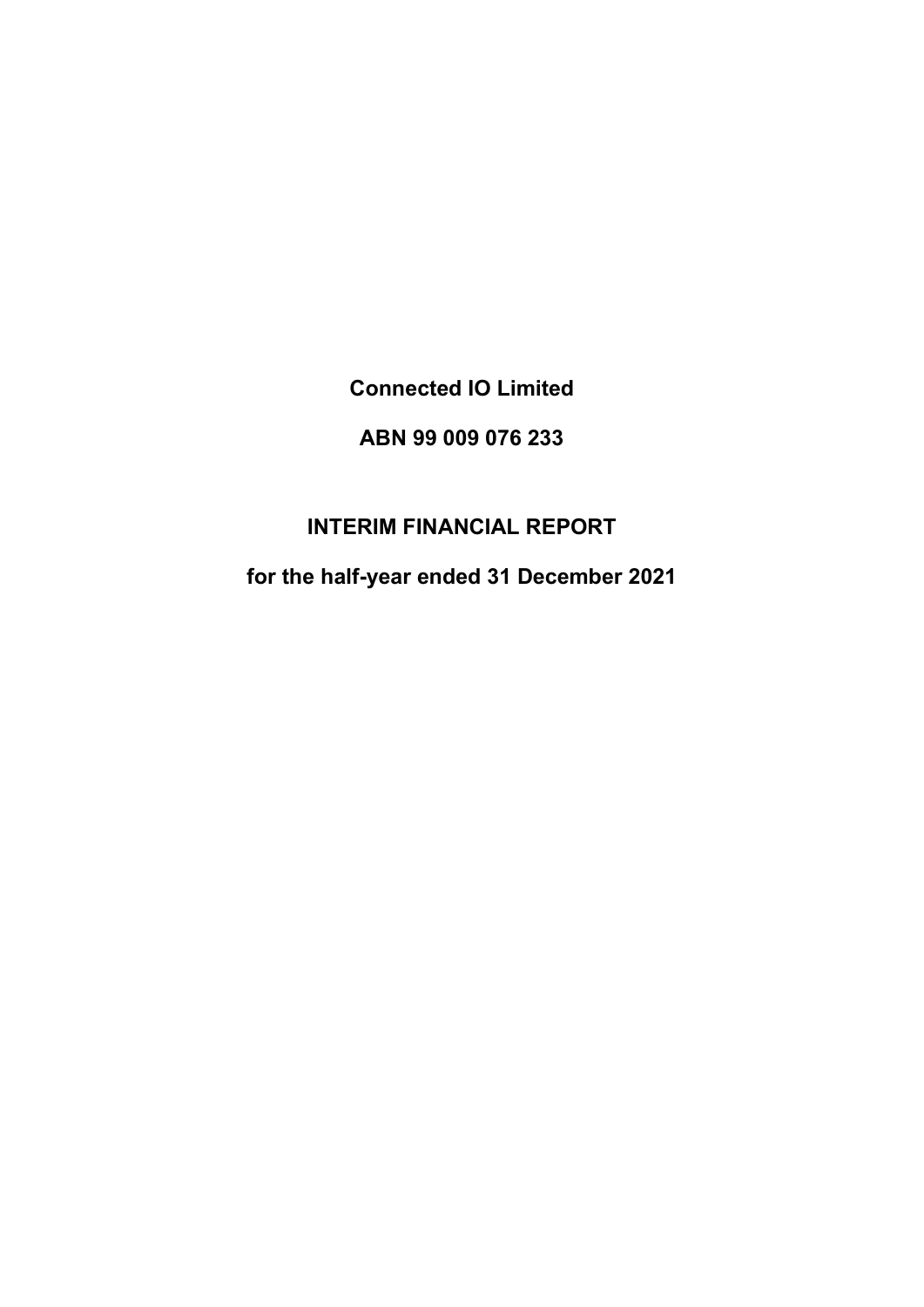### **CONTENTS TO FINANCIAL REPORT**

| Corporate Information                                                             | 1  |
|-----------------------------------------------------------------------------------|----|
| Directors' Report                                                                 | 2  |
| Auditor's Independence Declaration                                                | 4  |
| <b>Financial Statements</b>                                                       |    |
| Condensed Consolidated Statement of Profit or Loss and Other Comprehensive Income | 5  |
| Condensed Consolidated Statement of Financial Position                            | 6  |
| Condensed Consolidated Statement of Changes in Equity                             | 7  |
| Condensed Consolidated Statement of Cash Flows                                    | 8  |
| Notes to the Condensed Consolidated Financial Statements                          | 9  |
| Directors' Declaration                                                            | 20 |
| Independent Auditor's Review Report                                               | 21 |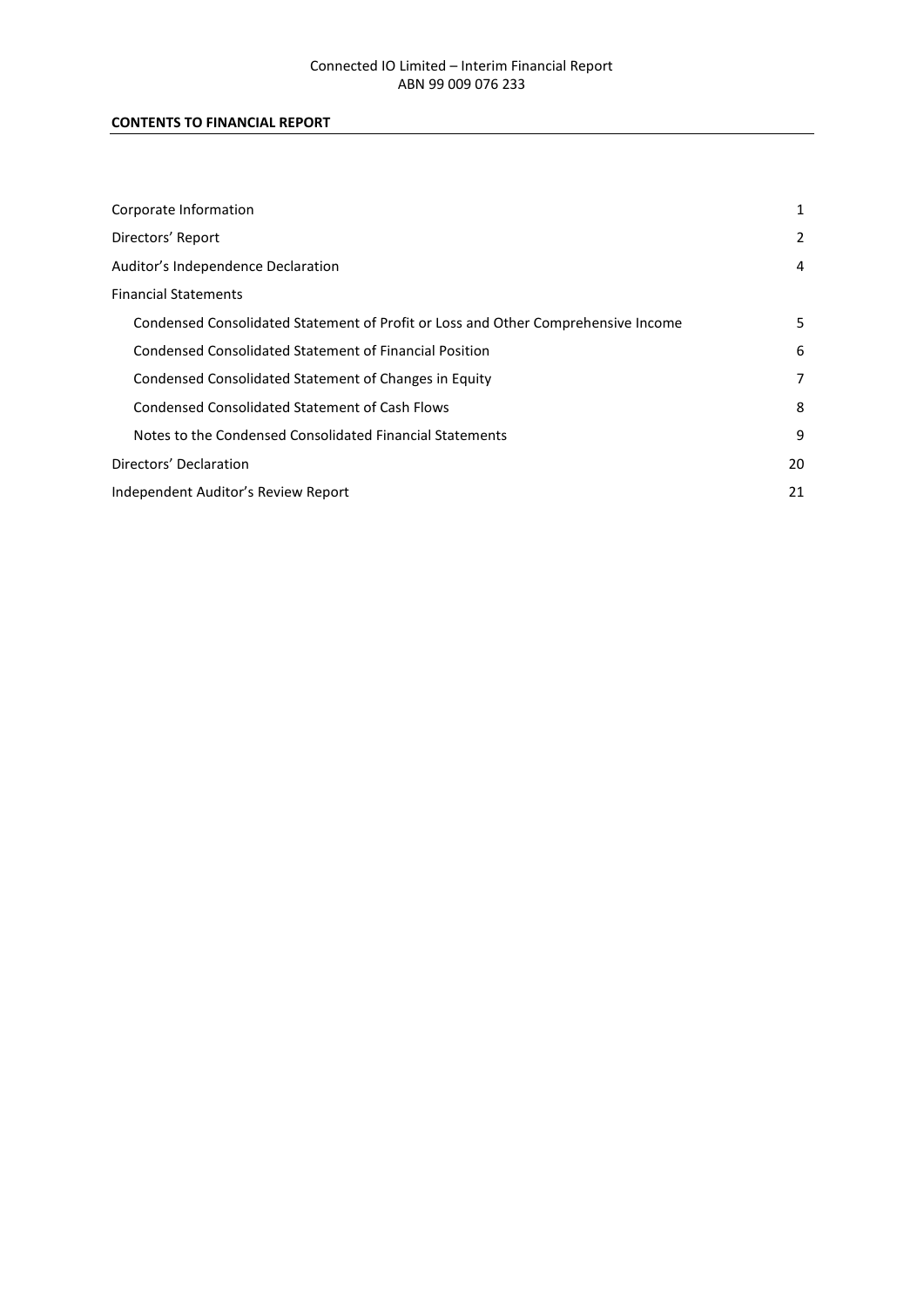#### **CORPORATE INFORMATION**

#### **Directors**

Dougal Ferguson *(Managing Director and Chief Executive Officer)* Adam Sierakowski *(Non-Executive Chairman)* Davide Bosio *(Non-Executive Director)*

#### **Company Secretary**

Simon Whybrow

#### **Registered & Principal Office Auditors**

#### **Share Registry & Register Share Registry & Register Solicitors**

Computershare<br>
Level 11/172 St Georges Terrace<br>
Level 24, 44 St Georges Terrace<br>
Level 24, 44 St Georges Terrace Level 11/172 St Georges Terrace<br>
PERTH WA 6000<br>
PERTH WA 6000 **PERTH WA 6000** Telephone: +61 8 9323 2000

National Australia Bank Connected IO Limited 100 St Georges Terrace ASX Code: CIO PERTH WA 6000

#### **Contact Information Web Site**

Fax: 08 9218 8875

Level 24, 44 St Georges Terrace HLB Mann Judd (WA) Partnership<br>
PERTH WA 6000 FERTH WA 6000 Level 4, 130 Stirling Street PERTH WA 6000

#### **Bankers Stock Exchange Listing**

Ph: 08 6211 5099 [www.connectedio.com.au](http://www.connectedio.com.au/)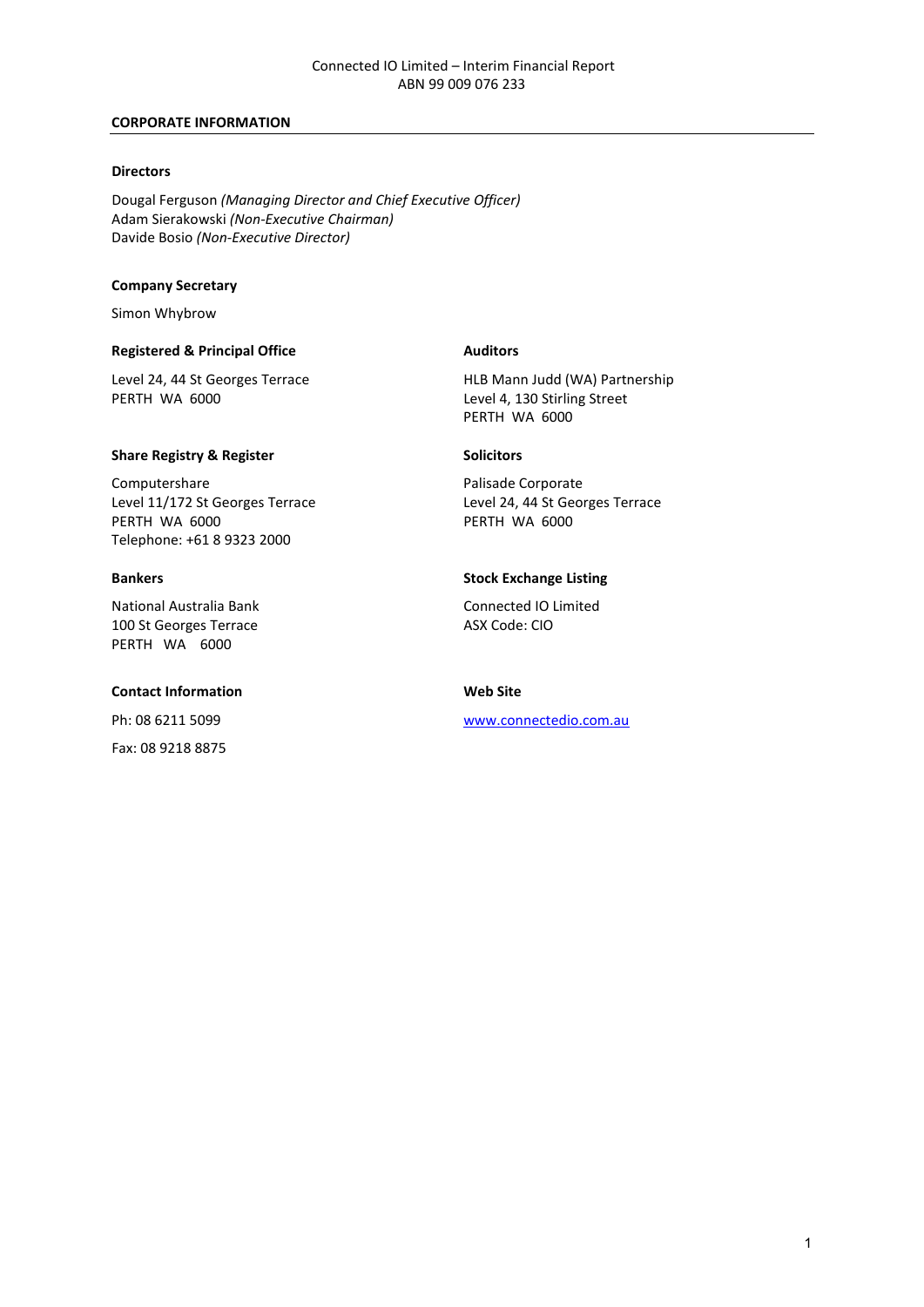#### **Directors' report**

The directors of Connected IO Limited ("**the Company or CIO**") and its controlled entities ("**the Group**") submit herewith the consolidated Interim Financial Report for the half-year ended 31 December 2021.

#### **Directors**

The following persons acted as Directors of the Company during or since the end of the half-year. These Directors were in office for the entire period unless otherwise stated:

Dougal Ferguson (*Managing Director and Chief Executive Officer)* Adam Sierakowski (*Non-Executive Chairman)* Davide Bosio (*Non-Executive Director)* 

#### **Principal Activities**

During the period, the Group's principal activity was the development and commercialisation of next generation wireless technology products.

#### **Operating Results**

The loss after tax for the half-year ended 31 December 2021 was \$1,184,912 (2020 loss: \$981,087). This result includes a full six months result of the loss making US business which was subsequently disposed of on 10 January 2022.

#### **Review of Operations**

During the half-year period, the Company completed a significant re-structure of both its business and its balance sheet. The financial re-structure resulted in the Company raising \$3.5 million in new capital and significantly reducing its creditors and debt whilst the business re-structure ultimately resulted in the Company agreeing to sell its US business operations to the previous Chief Executive Officer, Mr. Yakov Temov.

The sale of the US business was subject to shareholder approval which was received on 6 January 2022 and was completed shortly thereafter (refer to the next section for more details). The US business which had been loss generating for many years, was sold on a walk in walk out basis with a loan amount of \$400,000 payable to the Company as at the date of settlement. This loan is backed by a personal guarantee from Mr. Temov and subsequent to the end of the half-year period, Mr. Temov has repaid approximately \$94,000 of this loan. The balance of the loan is due and payable by Mr. Temov on or before 30 June 2022.

The sale of the US business was the resulting recommendation of the strategic review that the Company had commenced in early 2021. In addition to that recommendation, the strategic review also identified several unmet Internet of Things (IoT) markets and IoT service provider organisations which the Company intends to target to develop new revenue streams initially in Australia, then expanding into Southeast Asia and potentially Europe. These include the traditional IoT industrial router markets, but with a focus on new markets such as Smart Cities applications and the Video Gaming Market which are both fast-developing markets.

The Company subsequently engaged a suitably qualified Australian based consultant to further develop an Australasian focussed business utilising the Company's existing intellectual property (IP) and content management software (CMS). This process has progressed and has so far delivered a small contract with an ASX listed company which is in the early stages of investigating the suitability of the Company's CMS for its own business operations. Further new business opportunities continue to be explored.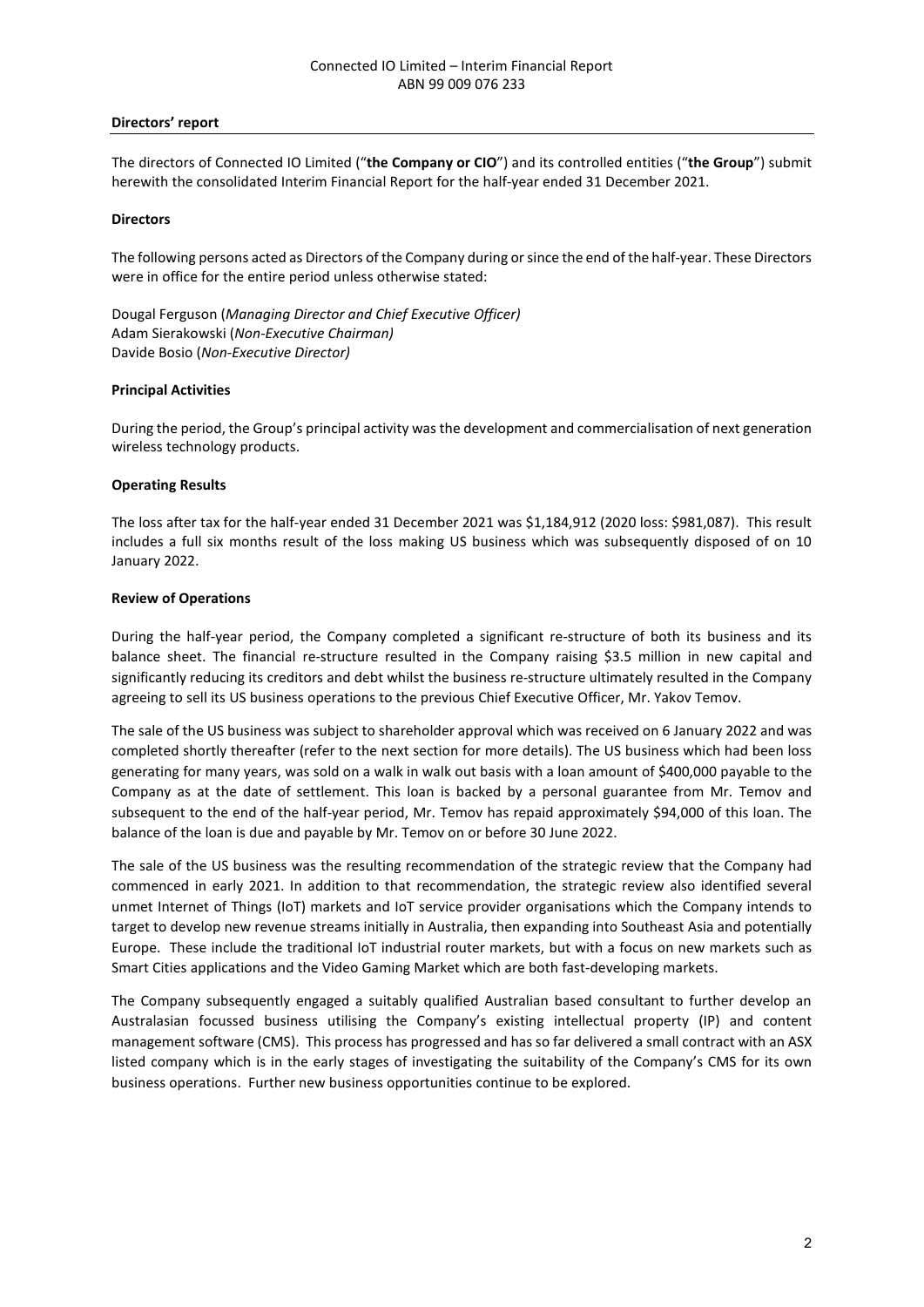#### **Directors' report**

#### **Review of Operations (continued)**

During the half-year period, the Company completed a placement to raise approximately \$3.5 million (before costs) and converted approximately \$0.7 million in other debt into equity. The Company also completed a consolidation of its securities on a 1:10 basis and as at 31 December 2021, has approximately 318 million shares on issue with 750,000 options and 71 million options on issue exercisable at \$1.00 and \$0.03 per share on or before 22 December 2022 and 30 June 2024 respectively.

There have been no changes to management or the Board during the half-year period.

#### **Events occurring after the reporting date**

On 10 January 2022, following shareholder approval received at its 2021 Annual General Meeting held on 6 January 2022, the Company announced that it had successfully completed the sale of CIO Technology, Inc. for a consideration of \$1 and assumption of a \$400,000 loan owed by CIO Technology, Inc. to Connected IO Limited.

There has been no other matter or circumstance that has arisen after balance date that has significantly affected, or may significantly affect, the operations of the Group, the results of those operations, or the state of affairs of the Group in future financial periods.

#### **Auditor's independence declaration**

Section 307C of the Corporations Act 2001 requires our auditors, HLB Mann Judd, to provide Directors of the Company with an Independence Declaration in relation to the review of the Interim Financial Report. This Independence Declaration is set out on page 4 and forms part of this Directors' Report for the half-year ended 31 December 2021.

Signed in accordance with a resolution of the Board of Directors made pursuant to S306(3) of the Corporations Act 2001.

Dougal Ferguson Director

Signed at Perth on this 28<sup>th</sup> day of February 2022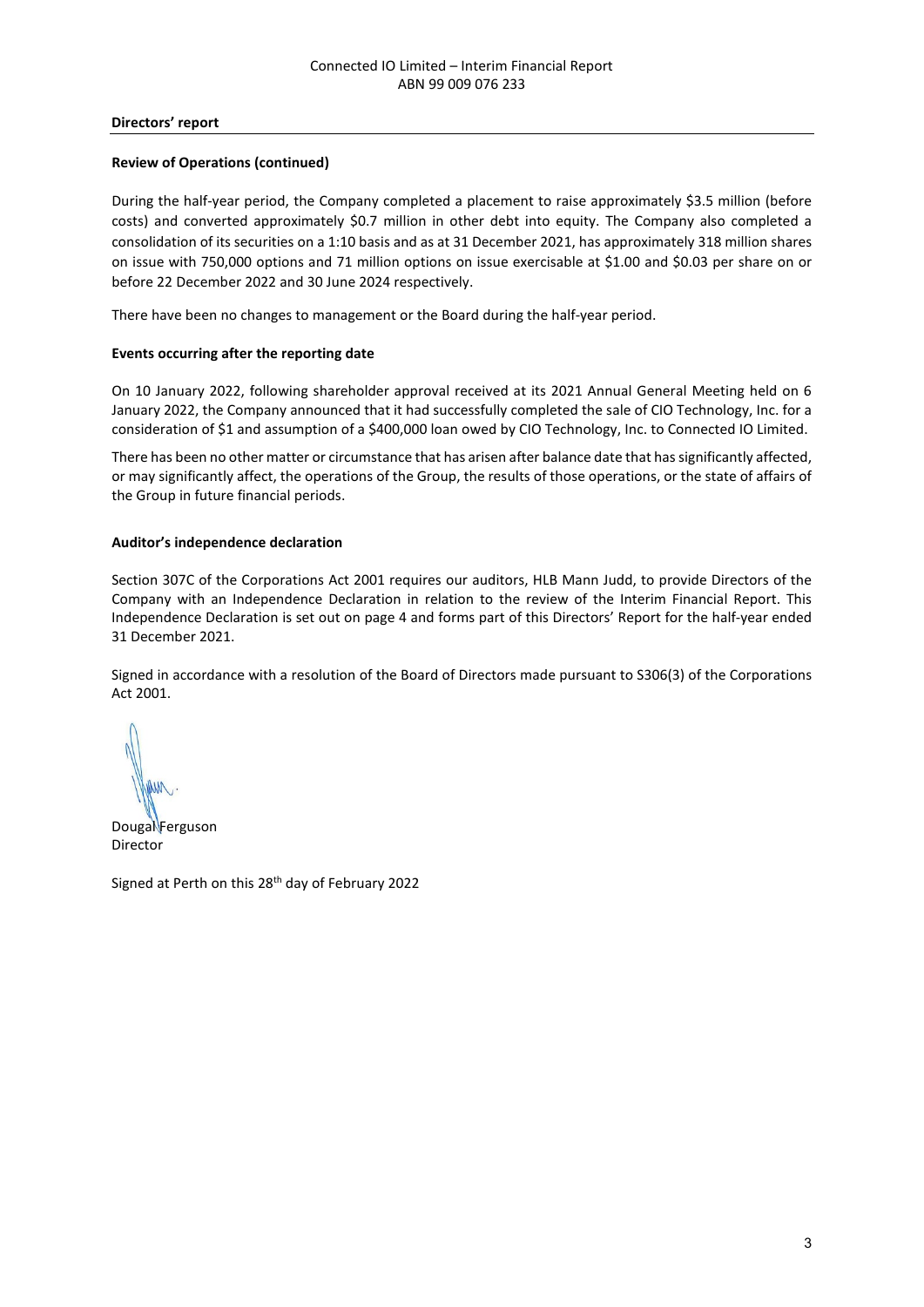

#### **AUDITOR'S INDEPENDENCE DECLARATION**

As lead auditor for the review of the consolidated financial report of Connected IO Limited for the half-year ended 31 December 2021, I declare that to the best of my knowledge and belief, there have been no contraventions of:

- a) the auditor independence requirements of the *Corporations Act 2001* in relation to the review; and
- b) any applicable code of professional conduct in relation to the review.

BMUY

**Perth, Western Australia 28 February 2022**

**B G McVeigh Partner**

#### hlb.com.au

HLB Mann Judd (WA Partnership) ABN 22 193 232 714 Level 4, 130 Stirling Street, Perth WA 6000 / PO Box 8124 Perth BC WA 6849 T: +61 (0)8 9227 7500 **E:** mailbox@hlbwa.com.au Liability limited by a scheme approved under Professional Standards Legislation.

HLB Mann Judd (WA Partnership) is a member of HLB International, the global advisory and accounting network.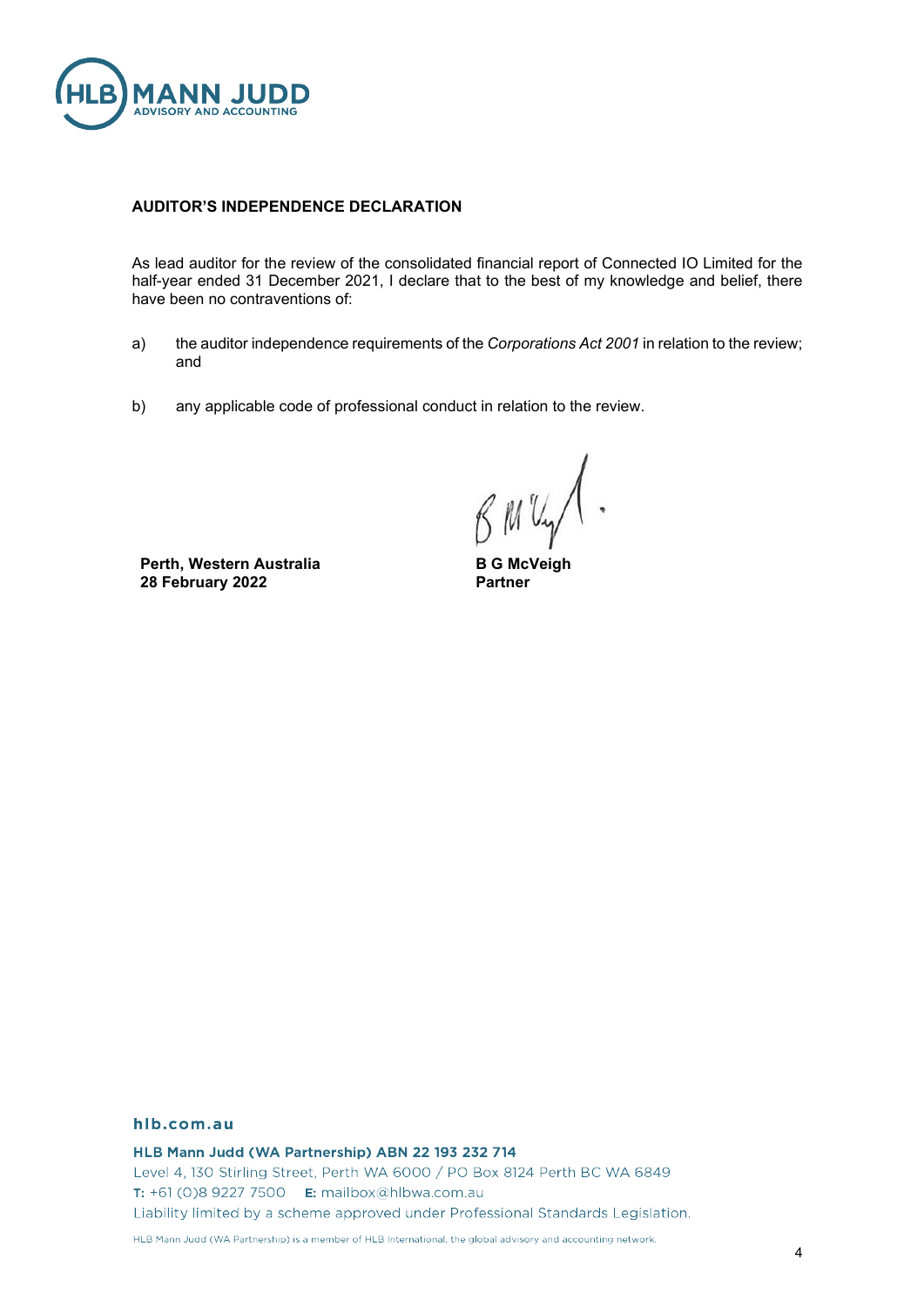#### **Condensed Consolidated Statement of Profit or Loss and Other Comprehensive Income for the half-year ended 31 December 2021**

|                                                               | <b>Note</b>    | <b>Consolidated</b><br>half-year ended | <b>Consolidated</b><br>half-year ended |
|---------------------------------------------------------------|----------------|----------------------------------------|----------------------------------------|
|                                                               |                | 31 Dec 2021<br>\$                      | 31 Dec 2020<br>\$                      |
|                                                               |                |                                        |                                        |
| Sales revenue                                                 | $\overline{2}$ | 758,974                                | 288,845                                |
| Cost of goods sold                                            |                | (603, 790)                             | (181, 729)                             |
| Gross profit                                                  |                | 155,184                                | 107,116                                |
| Interest revenue                                              |                | 884                                    | 25                                     |
| Debts forgiven                                                | 5              | 204,027                                |                                        |
| Director fees, salaries and wages expense                     |                | (530, 618)                             | (703, 893)                             |
| Share based payments                                          | 9              | (670, 206)                             | 142,528                                |
| Professional fees                                             |                | (114, 622)                             | (78, 450)                              |
| Depreciation and amortisation                                 |                | (56,057)                               | (58, 550)                              |
| Interest and facility fee expenses                            |                | (11, 497)                              | (88, 268)                              |
| Administration expenses                                       |                | (162,007)                              | (301, 595)                             |
| Loss before income tax                                        |                | (1, 184, 912)                          | (981,087)                              |
| Income tax expense                                            |                |                                        |                                        |
| Loss for the period                                           |                | (1, 184, 912)                          | (981,087)                              |
| Other comprehensive income for the period, net<br>of tax      |                |                                        |                                        |
| Items that may be reclassified to profit or loss              |                |                                        |                                        |
| Exchange differences on translation of foreign                |                |                                        |                                        |
| balances                                                      |                | 6,381                                  | (84, 777)                              |
| Other comprehensive income/(loss) for the                     |                |                                        |                                        |
| period, net of tax                                            |                | 6,381                                  | (84, 777)                              |
| Total comprehensive loss for the period                       |                | (1, 178, 531)                          | (1,065,864)                            |
| Basic loss per share (basic and diluted) (cents per<br>share) | 8              | (0.41)                                 | (3.96)                                 |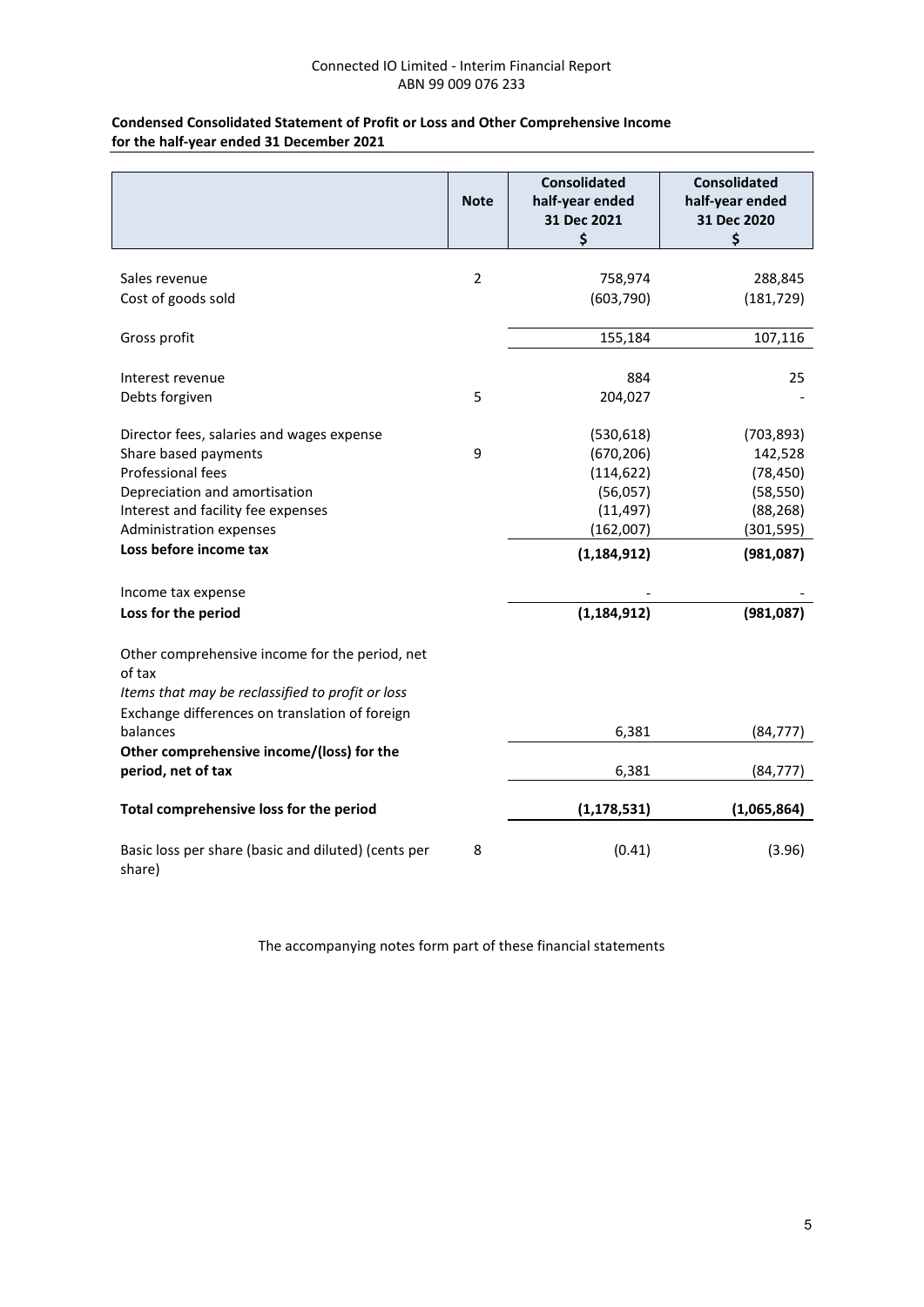#### **Condensed Consolidated Statement of Financial Position as at 31 December 2021**

|                                                     | <b>Note</b>    | <b>Consolidated</b><br>31 Dec 2021<br>\$ | <b>Consolidated</b><br>30 June 2021<br>\$ |
|-----------------------------------------------------|----------------|------------------------------------------|-------------------------------------------|
| <b>CURRENT ASSETS</b>                               |                |                                          |                                           |
| Cash and cash equivalents                           |                | 2,583,834                                | 1,550,376                                 |
| Trade and other receivables                         |                | 15,452                                   | 140,171                                   |
| Inventory                                           |                |                                          | 331,709                                   |
| Assets as held for sale                             | 6              | 824,264                                  |                                           |
| <b>Total Current Assets</b>                         |                | 3,423,550                                | 2,022,256                                 |
| <b>NON-CURRENT ASSETS</b>                           |                |                                          |                                           |
| Plant and equipment                                 |                |                                          | 11,094                                    |
| Other assets                                        |                |                                          | 10,143                                    |
| <b>Total Non-Current Assets</b>                     |                |                                          | 21,237                                    |
| <b>Total Assets</b>                                 |                | 3,423,550                                | 2,043,493                                 |
| <b>CURRENT LIABILITIES</b>                          |                |                                          |                                           |
| Trade and other payables                            |                | 65,558                                   | 1,251,885                                 |
| Lease liabilities                                   |                |                                          | 39,418                                    |
| <b>Borrowings</b>                                   | 3              | 400,000                                  | 498,397                                   |
| Convertible notes                                   | 4              |                                          | 1,321,000                                 |
| Other payables                                      | 5              |                                          | 29,529                                    |
| Liabilities associated with assets as held for sale | 6              | 1,263,489                                |                                           |
| <b>Total Current Liabilities</b>                    |                | 1,729,047                                | 3,140,229                                 |
| <b>NON-CURRENT LIABILITIES</b>                      |                |                                          |                                           |
| Lease liabilities                                   |                |                                          | 54,526                                    |
| Other payables                                      | 5              |                                          | 198,633                                   |
| <b>Total Non-Current Liabilities</b>                |                |                                          | 253,159                                   |
| <b>Total Liabilities</b>                            |                | 1,729,047                                | 3,393,388                                 |
| <b>Net Assets</b>                                   |                | 1,694,503                                | (1,349,895)                               |
| <b>EQUITY</b>                                       |                |                                          |                                           |
| Issued capital                                      | $\overline{7}$ | 76,204,004                               | 73,530,158                                |
| Reserves                                            |                | 3,551,296                                | 1,995,832                                 |
| <b>Accumulated losses</b>                           |                | (78,060,797)                             | (76, 875, 885)                            |
| <b>Total Equity</b>                                 |                | 1,694,503                                | (1,349,895)                               |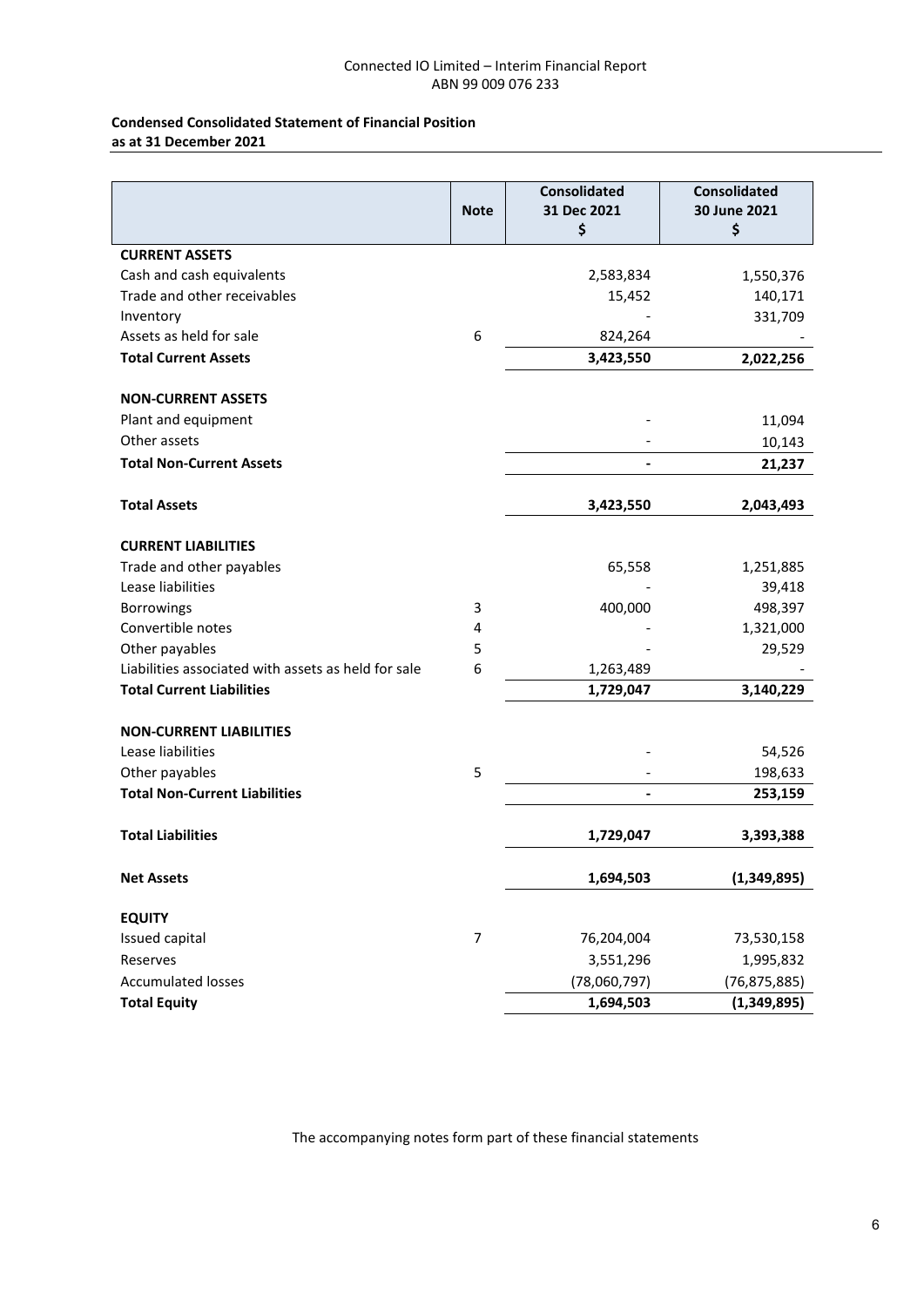### **Condensed Consolidated Statement of Changes in Equity for the half-year ended 31 December 2021**

| <b>Consolidated</b>                    | <b>Issued</b><br>Capital | <b>Convertible</b><br><b>Notes Reserve</b><br>\$ | <b>Share-Based</b><br>Payments<br><b>Reserve</b><br>Ś. | <b>Foreign Currency</b><br><b>Translation Reserve</b><br>\$ | <b>Accumulated</b><br><b>Losses</b> | <b>Total</b><br>\$ |
|----------------------------------------|--------------------------|--------------------------------------------------|--------------------------------------------------------|-------------------------------------------------------------|-------------------------------------|--------------------|
|                                        |                          |                                                  |                                                        |                                                             |                                     |                    |
| Balance at 1 July 2020                 | 70,777,722               | 96,456                                           | 1,223,877                                              | 183,105                                                     | (71, 183, 143)                      | 1,098,017          |
| Net loss for the period                |                          |                                                  |                                                        |                                                             | (981,087)                           | (981,087)          |
| Other comprehensive income, net of tax |                          |                                                  |                                                        | (84, 777)                                                   |                                     | (84, 777)          |
| Total comprehensive loss               |                          | $\blacksquare$                                   |                                                        | (84, 777)                                                   | (981,087)                           | (1,065,864)        |
| Shares issued                          | 149,604                  |                                                  |                                                        |                                                             |                                     | 149,604            |
| Share issue costs                      |                          |                                                  |                                                        |                                                             |                                     |                    |
| Share based payments (refer Note 9)    |                          |                                                  | (142, 528)                                             |                                                             |                                     | (142, 528)         |
| <b>Balance at 31 December 2020</b>     | 70,927,326               | 96,456                                           | 1,081,349                                              | 98,328                                                      | (72, 164, 230)                      | 39,229             |
| Balance at 1 July 2021                 | 73,530,158               | 96,456                                           | 1,876,349                                              | 23,027                                                      | (76, 875, 885)                      | (1,349,895)        |
| Net loss for the period                |                          |                                                  |                                                        |                                                             | (1, 184, 912)                       | (1, 184, 912)      |
| Other comprehensive income, net of tax |                          |                                                  |                                                        | 6,381                                                       |                                     | 6,381              |
| Total comprehensive loss               |                          | $\overline{a}$                                   |                                                        | 6,381                                                       | (1, 184, 912)                       | (1, 178, 531)      |
| Shares issued (refer Note 7(a))        | 4,315,182                |                                                  |                                                        |                                                             |                                     | 4,315,182          |
| Share issue costs                      | (1,641,336)              |                                                  |                                                        |                                                             |                                     | (1,641,336)        |
| Share based payments (refer Note 9(a)  |                          |                                                  |                                                        |                                                             |                                     |                    |
| and Note 9(d))                         |                          |                                                  | 1,549,083                                              |                                                             |                                     | 1,549,083          |
| <b>Balance at 31 December 2021</b>     | 76,204,004               | 96,456                                           | 3,425,432                                              | 29,408                                                      | (78,060,797)                        | 1,694,503          |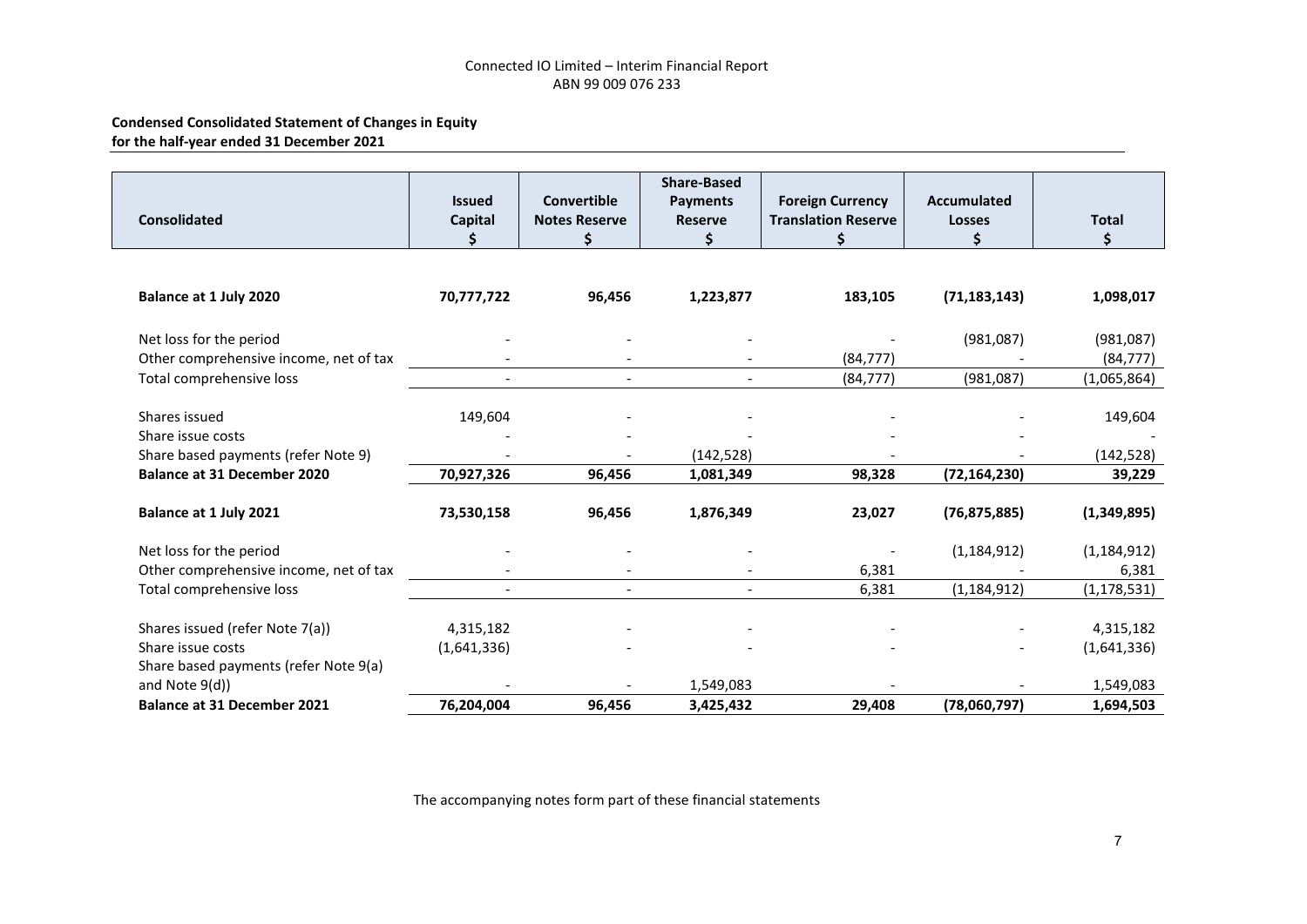#### **Condensed Consolidated Statement of Cash Flows for the half-year ended 31 December 2021**

|                                                                                                           | <b>Consolidated</b><br>half-year ended<br>31 Dec 2021<br>\$ | <b>Consolidated</b><br>half-year ended<br>31 Dec 2020<br>\$ |
|-----------------------------------------------------------------------------------------------------------|-------------------------------------------------------------|-------------------------------------------------------------|
|                                                                                                           |                                                             |                                                             |
| Cash flows from operating activities<br>Receipts from customers                                           | 541,381                                                     | 375,750                                                     |
| Payments to suppliers and employees                                                                       | (1,496,654)                                                 | (1,091,129)                                                 |
| Interest received                                                                                         | 884                                                         | 25                                                          |
| Interest paid                                                                                             | (78, 975)                                                   | (4, 335)                                                    |
| Net cash outflows from operating activities                                                               | (1,033,364)                                                 | (719, 689)                                                  |
|                                                                                                           |                                                             |                                                             |
| Cash flows from investing activities                                                                      |                                                             |                                                             |
| Payments for plant and equipment                                                                          | (3, 370)                                                    | (1,054)                                                     |
| Net cash outflows from investing activities                                                               | (3, 370)                                                    | (1,054)                                                     |
| Cash flows from financing activities                                                                      |                                                             |                                                             |
| Proceeds from share issue                                                                                 | 3,500,621                                                   |                                                             |
| Payments for share issue costs                                                                            | (273,970)                                                   |                                                             |
| Proceeds from borrowings                                                                                  | 688,947                                                     | 150,000                                                     |
| Repayment of borrowings                                                                                   | (133, 954)                                                  | (50,000)                                                    |
| Payments of lease liabilities                                                                             | (16, 555)                                                   | (19,009)                                                    |
| Repayment of convertible notes                                                                            | (1,321,000)                                                 |                                                             |
| Net cash inflows from financing activities                                                                | 2,444,089                                                   | 80,991                                                      |
| Net increase/(decrease) in cash and cash equivalents<br>Effect of movement in exchange rates on cash held | 1,407,355                                                   | (639, 752)                                                  |
| Cash reclassified as held for sale                                                                        | (373, 897)                                                  |                                                             |
| Cash and cash equivalents at the beginning of the period                                                  | 1,550,376                                                   | 713,079                                                     |
| Cash and cash equivalents at the end of the period                                                        | 2,583,834                                                   | 73,327                                                      |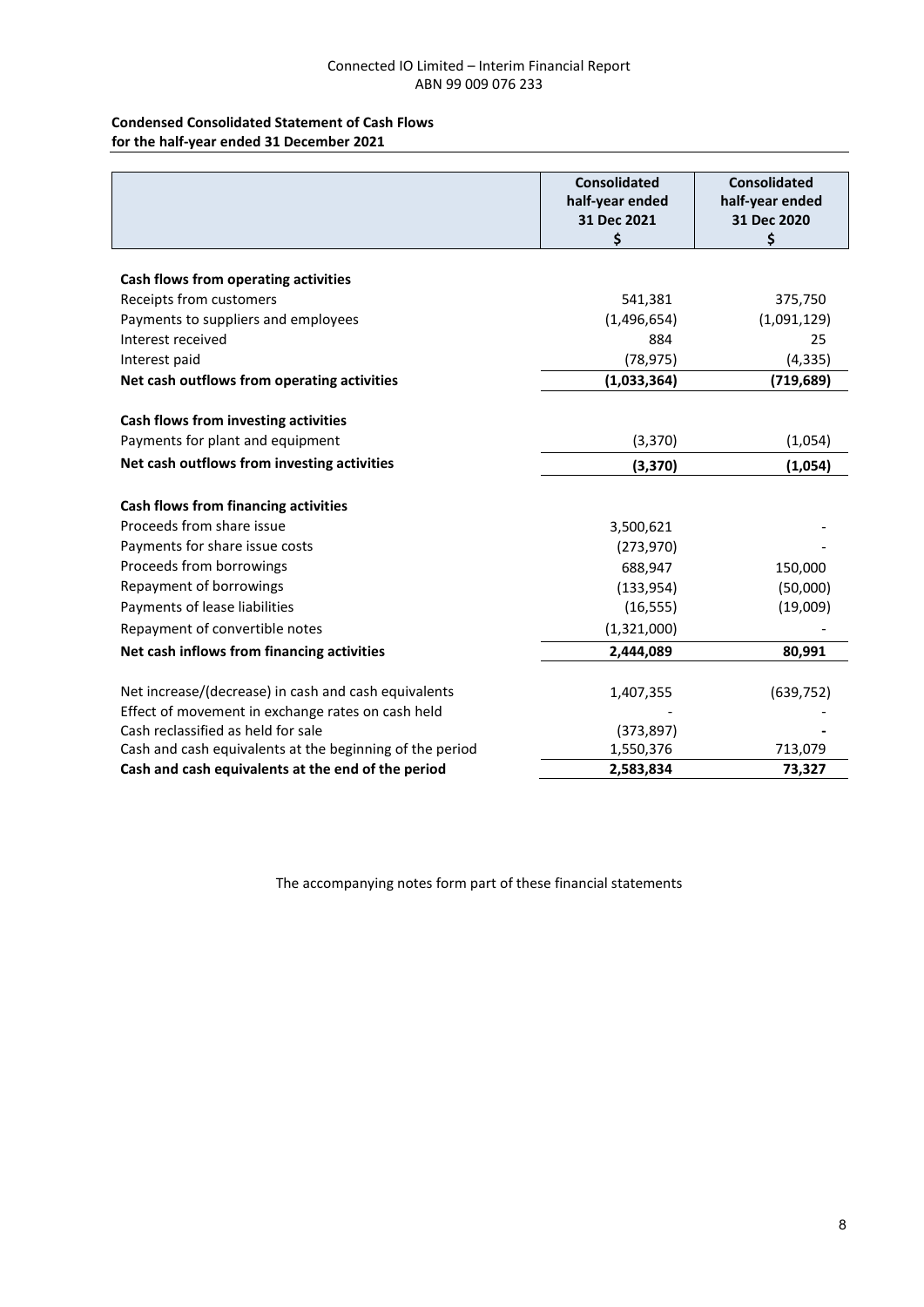#### **NOTE 1 STATEMENT OF COMPLIANCE AND BASIS OF PREPARATION**

#### **Statement of Compliance**

This consolidated Interim Financial Report includes the financial statements and notes of Connected IO Limited and its controlled entities. The Group is a for-profit entity and is domiciled in Australia.

These consolidated interim financial statements are general purpose financial statements prepared in accordance with the requirements of the Corporations Act 2001, applicable accounting standards including AASB 134 'Interim Financial Reporting', Accounting Interpretations and other authoritative pronouncements of the Australian Accounting Standards Board. Compliance with AASB 134 ensures compliance with IAS 34 'Interim Financial Reporting'.

This consolidated Interim Financial Report does not include full disclosures of the type normally included in an Annual Financial Report. Therefore, it cannot be expected to provide as full an understanding of the financial performance, financial position and cash flows of the Group as in the full financial report.

It is recommended that this consolidated interim financial report be read in conjunction with the Annual Financial Report for the year ended 30 June 2021 and any public announcements made by the Company and its subsidiaries during the period in accordance with continuous disclosure requirements arising under the Corporations Act 2001 and the ASX Listing Rules.

#### **Basis of preparation**

The consolidated Interim Financial Report has been prepared on an accruals basis and is based on historical costs, modified, where applicable, by the measurement at fair value of selected non-current assets, financial assets and financial liabilities.

The consolidated Interim Financial Report is presented in Australian dollars. For the purpose of preparing the consolidated interim financial report, the half-year has been treated as a discrete reporting period.

#### **Accounting policies and methods of computation**

The accounting policies and methods of computation adopted are consistent with those of the previous financial year and corresponding half-year. These accounting policies are consistent with Australian Accounting Standards and with International Financial Reporting Standards.

#### **Non-current assets or disposal groups classified as held for sale**

Non-current assets and assets of disposal groups are classified as held for sale if their carrying amount will be recovered principally through a sale transaction rather than through continued use. They are measured at the lower of their carrying amount and fair value less costs of disposal. For non-current assets or assets of disposal groups to be classified as held for sale, they must be available for immediate sale in their present condition and their sale must be highly probable.

An impairment loss is recognised for any initial or subsequent write down of the non-current assets and assets of disposal groups to fair value less costs of disposal. A gain is recognised for any subsequent increases in fair value less costs of disposal of a non-current assets and assets of disposal groups, but not in excess of any cumulative impairment loss previously recognised.

Non-current assets are not depreciated or amortised while they are classified as held for sale. Interest and other expenses attributable to the liabilities of assets held for sale continue to be recognised.

Non-current assets classified as held for sale and the assets of disposal groups classified as held for sale are presented separately on the face of the statement of financial position, in current assets. The liabilities of disposal groups classified as held for sale are presented separately on the face of the statement of financial position, in current liabilities.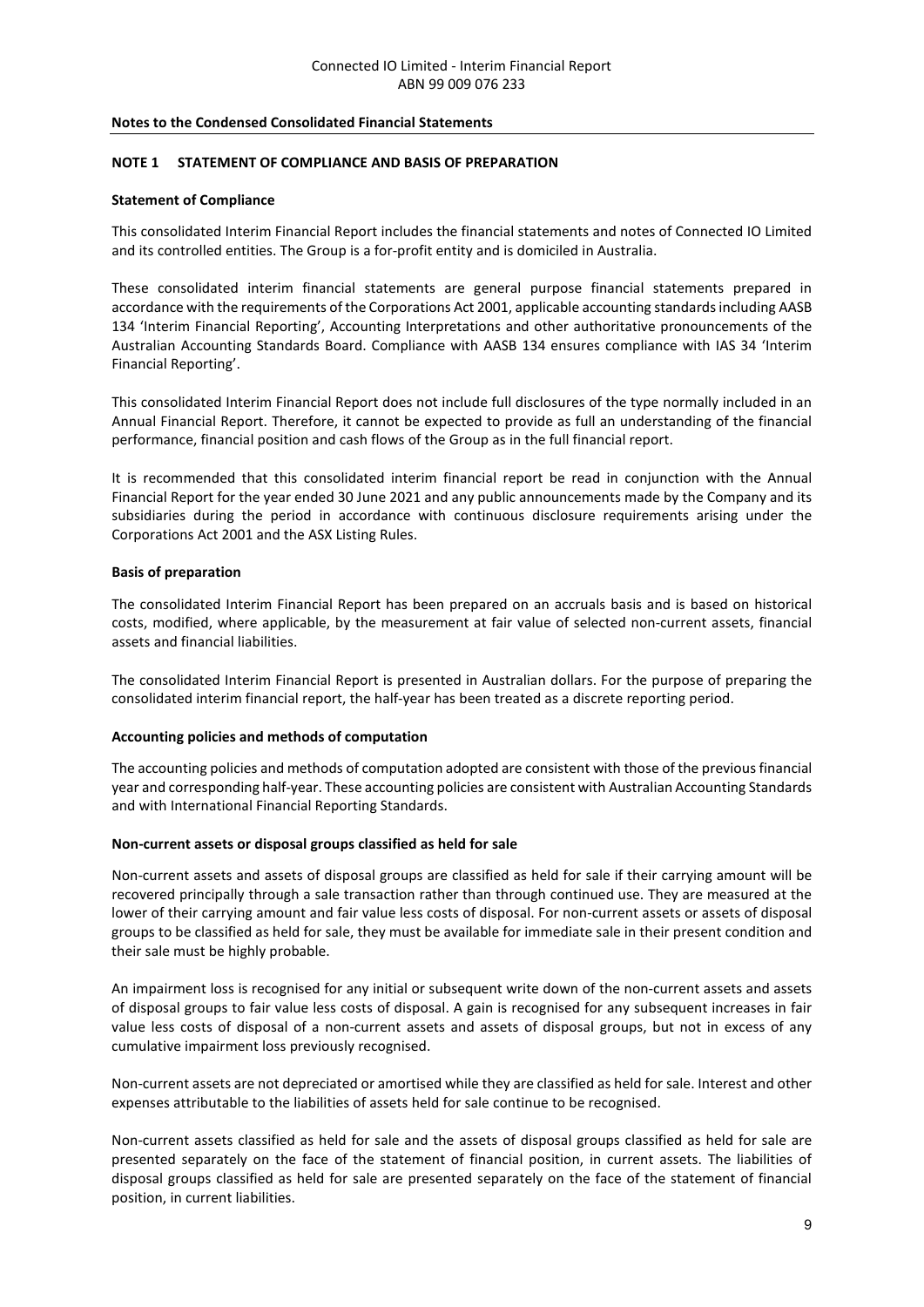#### **NOTE 1 STATEMENT OF COMPLIANCE AND BASIS OF PREPARATION (CONTINUED)**

#### **Adoption of new and revised standards**

#### *Standards and Interpretations applicable to 31 December 2021*

In the period ended 31 December 2021, the Directors have reviewed all of the new and revised Standards and Interpretations issued by the AASB that are relevant to the Group and effective for the current reporting periods beginning on or after 1 July 2021.

As a result of this review, the Directors have determined that there is no material impact of the new and revised Standards and Interpretations on the Group and therefore, no material change is necessary to Group accounting policies.

#### *Standards and Interpretations in issue not yet adopted*

The Directors have also reviewed all of the new and revised Standards and Interpretations in issue not yet adopted for the half-year ended 31 December 2021.

As a result of this review the Directors have determined that there are no new and revised Standards and Interpretations that may have a material effect on the application in future periods and therefore, no material change is necessary to Group accounting policies.

#### **Significant accounting judgments and key estimates**

The preparation of consolidated interim financial report requires management to make judgments, estimates and assumptions that affect the application of accounting policies and the reported amounts of assets, liabilities, income and expense. Actual results may differ from these estimates.

In preparing this consolidated half-year financial report, the significant judgments made by management in applying the Group's accounting policies and the key sources of estimation uncertainty were the same as those that applied to the consolidated financial report for the year ended 30 June 2021.

#### **Going concern**

This report has been prepared on the going concern basis, which contemplates the continuity of normal business activities and the realisation of assets and settlement of liabilities in the ordinary course of business.

For the half-year ended 31 December 2021, the Group recorded a loss of \$1,184,912 (31 December 2020: loss of \$981,087) and had net cash outflows from operating and investing activities of \$1,036,734 (31 December 2020: \$720,743). As at 31 December 2021, the Group had a working capital surplus of \$1,694,503 (30 June 2021: deficit of \$1,117,973).

Following the completion of the sale of its main loss making subsidiary in the United States and the recent restructure of its balance sheet, the Company is in a much healthier financial position and the ability of the Group to continue as a going concern is no longer dependent on securing additional funding to fund its operational activities.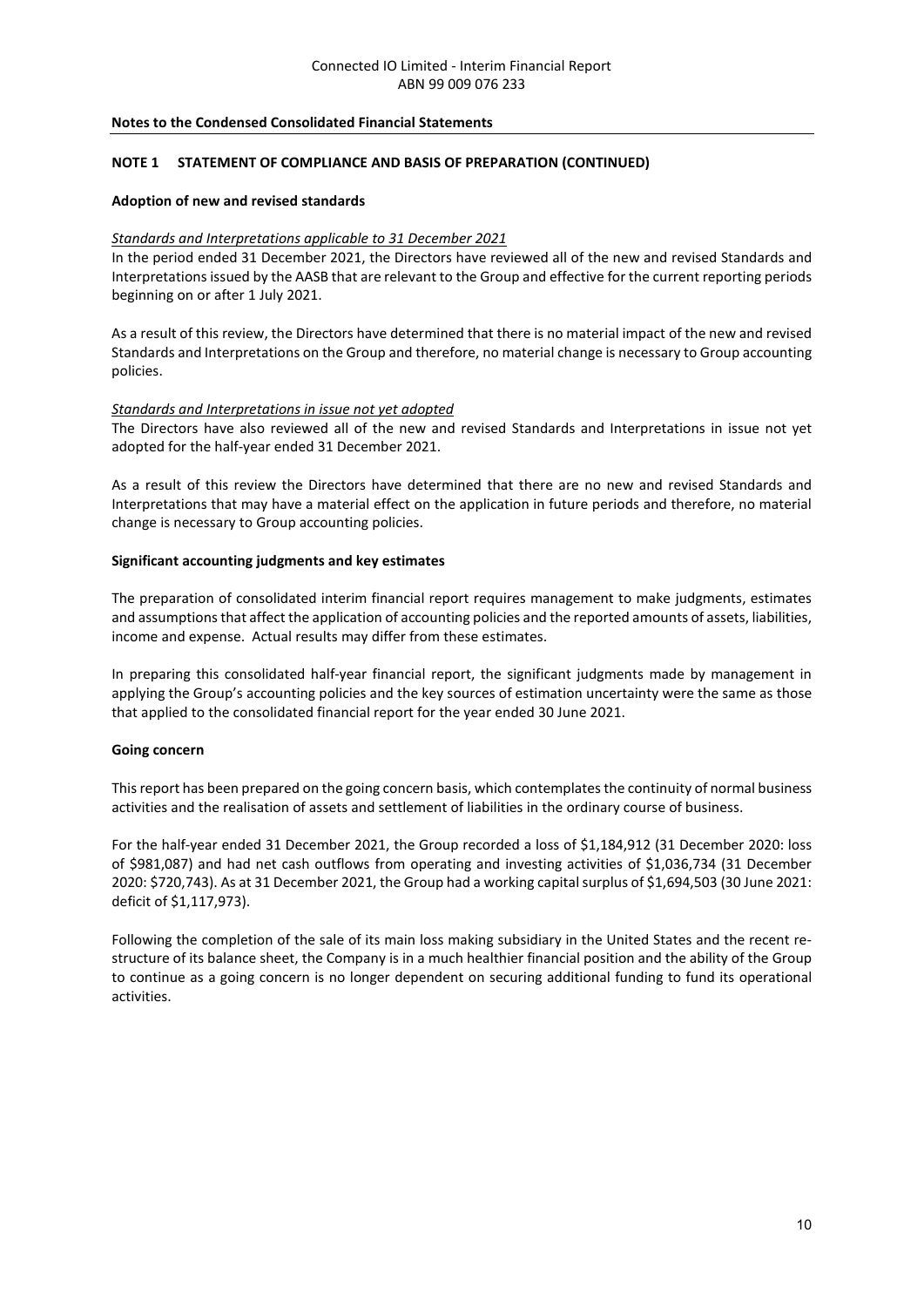#### **NOTE 2 REVENUE FROM CONTRACTS WITH CUSTOMERS**

The Company derives its revenue from the sale of goods and the provision of services at a point in time. This is consistent with the revenue information that is disclosed for each reportable segment under AASB 8 (refer Note 11).

|                      | <b>Consolidated</b><br>half-year ended<br>31 Dec 2021 | <b>Consolidated</b><br>half-year ended<br>31 Dec 2020 |
|----------------------|-------------------------------------------------------|-------------------------------------------------------|
| Product sales        | 758,974                                               | 288,845                                               |
| <b>Total revenue</b> | 758,974                                               | 288,845                                               |

*Reconciliation of revenue from contracts with customers with the amounts disclosed in segment information*

|                                             | Six months to 31<br>December 2021                                    | Six months to 31<br>December 2020                             |
|---------------------------------------------|----------------------------------------------------------------------|---------------------------------------------------------------|
|                                             | <b>Development and</b><br>manufacture of<br>wireless<br>technologies | Development and<br>manufacture of<br>wireless<br>technologies |
| Segment revenue (i)                         | 758,974                                                              | 288,845                                                       |
| Adjustments and eliminations                |                                                                      |                                                               |
| Total revenue from contracts with customers | 758,974                                                              | 288,845                                                       |

*(i)* Segment revenues represent revenue generated from external customers. There were no inter-segment revenues in the current period.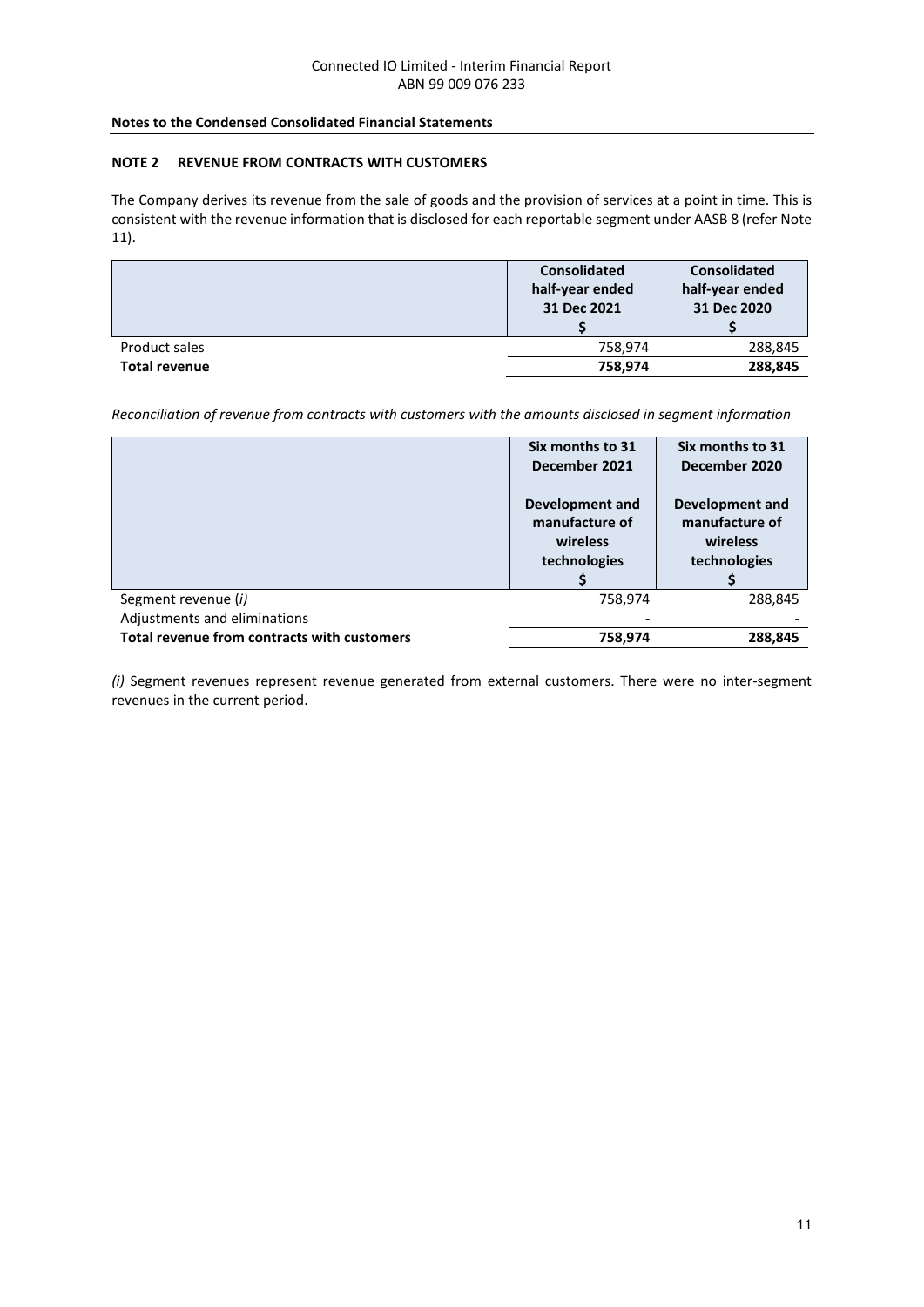#### **NOTE 3 BORROWINGS**

|                                  | <b>Consolidated</b><br>half-year ended<br>31 Dec 2021 | <b>Consolidated</b><br>year ended<br>30 June 2021 |
|----------------------------------|-------------------------------------------------------|---------------------------------------------------|
| <b>Australia</b>                 |                                                       |                                                   |
| Loan - Tyche Investments Pty Ltd | 400,000                                               | 400,000                                           |
| <b>United States</b>             |                                                       |                                                   |
| Loan - Other unrelated parties   | ۰                                                     | 98,397                                            |
| <b>Closing balance</b>           | 400,000                                               | 498,397                                           |

#### *Tyche Investments Pty Ltd*

During the year ended 30 June 2020, the Group secured a line of credit facility of \$500,000 with Tyche Investments Pty Ltd to drive manufacturing acceleration. This facility was increased to an available limit of \$700,000 on 21 November 2019. The facility is debt-only and does not dilute the existing shareholders. Interest is calculated at 5% p.a. from the date that funds are initially drawn down. Additional interest of 1% per month is payable on funds which remain outstanding in excess of 90 days from the date of initial drawdown. Any outstanding accrued interest on the facility will be required to be repaid in cash.

On 31 July 2020, the Group repaid \$50,000 of the facility. During the half-year ended 31 December 2021, the Group repaid \$107,573 of accrued interest via the issue of shares (refer to Note 9(c)) and further re-negotiated and extended its line of credit facility to 30 June 2022 with a maximum amount available of \$400,000.

#### *Other Unrelated Parties*

During the year ended 30 June 2021, the Group's wholly owned subsidiary, CIO Technology, Inc., received an advance from an unrelated party of approximately USD \$77,000. The total amount repayment on the advance, including interest, is approximately USD \$110,000. There is currently no commercial terms agreed for the advance received by the subsidiary and the advance is repayable by the subsidiary.

During the half-year ended 31 December 2021, the subsidiary repaid USD \$93,150 (AUD \$128,377) of the advance. As at 31 December 2021, the remainder of the advance, being USD \$13,800 (AUD \$19,019) was reclassified as a liability associated with assets held for sale (refer to Note 6 for further details).

#### **NOTE 4 CONVERTIBLE NOTES**

|                        | <b>Consolidated</b><br>half-year ended<br>31 Dec 2021 | <b>Consolidated</b><br>year ended<br>30 June 2021 |
|------------------------|-------------------------------------------------------|---------------------------------------------------|
| Convertible notes      |                                                       | 1,321,000                                         |
| <b>Closing balance</b> |                                                       | 1,321,000                                         |

On 28 February 2019 the Company issued convertible notes with a face value of \$1,351,000 of which \$30,000 was converted into shares during the year ended 30 June 2020. Each note entitled the holder to convert to ordinary shares at a cost of \$0.03 per share.

Conversion could occur at any time between the date of issue and maturity date at the election of the holder. Interest of 9% accrued daily on the face value from the issue date until the maturity date to be paid six monthly on the anniversary of the Issue date. Holders could elect to convert their interest to shares at the same issue price (\$0.03 per share). Noteholders were entitled to secure the loan by registration on the Personal Property Securities Register (PPSR).

Subsequent to the Group successfully completing a capital raising in July and August 2021, the Group repaid all convertible notes and accrued interest in full.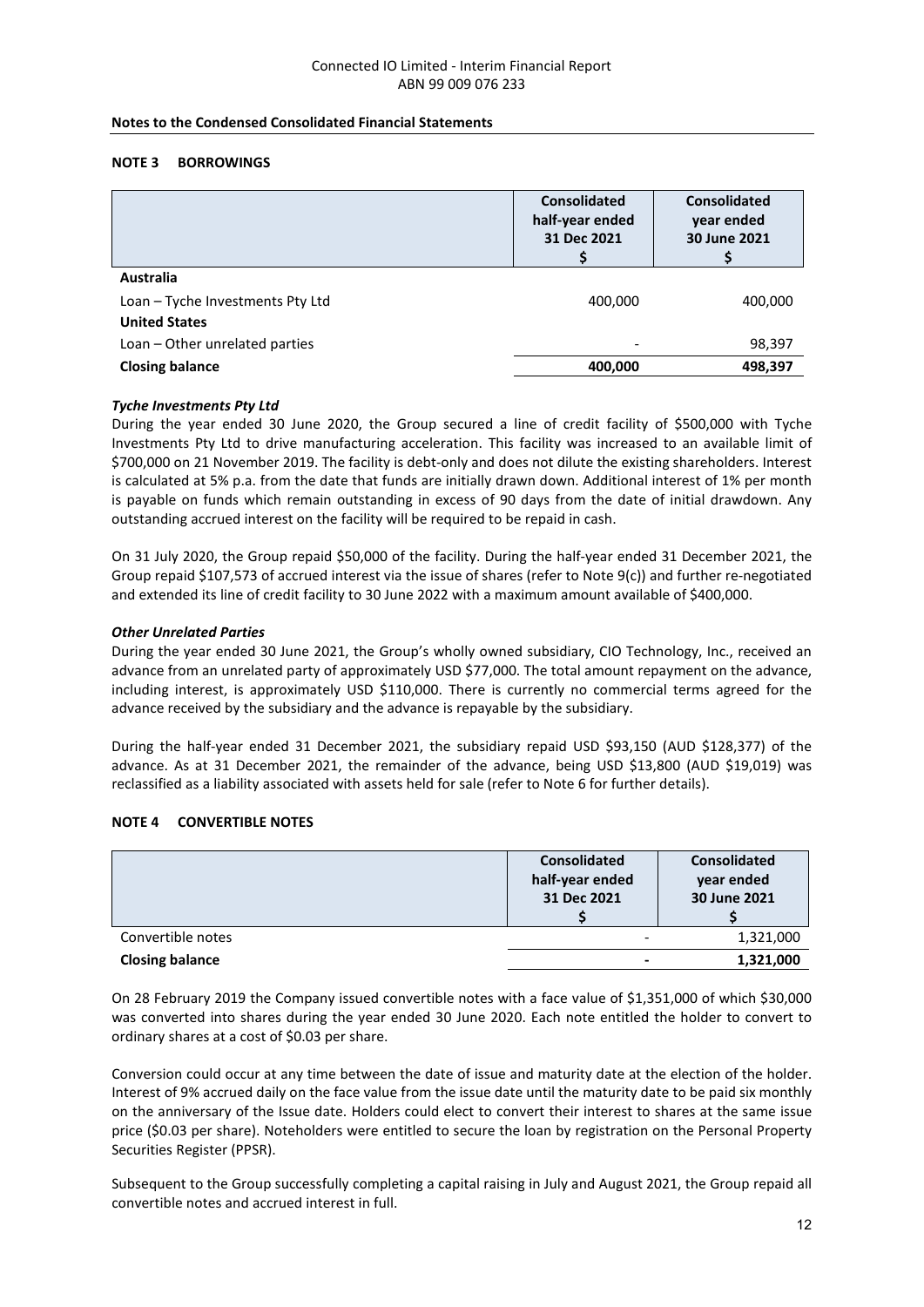#### **NOTE 5 OTHER PAYABLES**

|                                                                  | <b>Consolidated</b><br>half-year ended<br>31 Dec 2021 | <b>Consolidated</b><br>year ended<br>30 June 2021 |
|------------------------------------------------------------------|-------------------------------------------------------|---------------------------------------------------|
|                                                                  | \$                                                    | Ś                                                 |
| <b>Current</b>                                                   |                                                       |                                                   |
| Other payables - Tranche 1                                       |                                                       | 29,529                                            |
|                                                                  |                                                       |                                                   |
| Non-current                                                      |                                                       |                                                   |
| Other payables - Tranche 2                                       |                                                       | 198,633                                           |
|                                                                  |                                                       | 228,162                                           |
|                                                                  |                                                       |                                                   |
| Opening balance                                                  | 228,162                                               | 253,533                                           |
| Advances                                                         | 688,947                                               | 198,633                                           |
| Repayments                                                       | (5, 577)                                              | (4,866)                                           |
| Debt forgiveness                                                 | (204,027)                                             | (199, 529)                                        |
| Reclassified as liabilities associated with assets held for sale | (723,301)                                             |                                                   |
| Foreign currency differences                                     | 15,796                                                | (19, 609)                                         |
| <b>Closing balance</b>                                           |                                                       | 228,162                                           |

#### *Tranche 1*

During the year ended 30 June 2020, the US Department of Treasury provided funding assistance of USD \$174,000 to the subsidiary in the form of a promissory note (i.e. short term loan) of which there is an initial interest free period of 6 months before interest is charged at a fixed rate of 1% p.a. on any unpaid principal balance. The promissory note has a term of 2 years from the date that funding was provided before full repayment is required.

During the year ended 30 June 2021, the US Department of Treasury forgave USD \$149,000 (AUD \$199,529) of the Tranche 1 promissory note as part of its COVID-19 incentives and the subsidiary repaid USD \$2,800 (AUD \$4,866).

During the half-year ended 31 December 2021, the subsidiary repaid USD \$3,317 (AUD \$5,577). As at 31 December 2021, the remainder of the promissory note, being USD \$24,928 (AUD \$34,354) was reclassified as a liability associated with assets held for sale (refer to Note 6 for further details).

#### *Tranche 2*

In February 2021, the US Department of Treasury provided further funding assistance of USD \$149,332 to the subsidiary in the form of a promissory note of which interest is to be charged at a fixed rate of 1% p.a. The promissory note has a term of 5 years from the date that funding was provided before full repayment is required.

During the half-year ended 31 December 2021, the US Department of Treasury forgave the entire amount of the Tranche 2 promissory note as part of its COVID-19 incentives.

#### *Tranche 3*

During the half-year ended 31 December 2021, the US Small Business Administration provided funding assistance of USD \$500,000 (AUD \$688,947) to the subsidiary in the form of a promissory note (i.e. short term loan) of which interest is to be charged at a fixed rate of 3.75% p.a. Monthly repayments of USD \$2,575, representing principal and interest, will be required to be paid beginning 24 months from the date that the funding was provided and the full balance of principal and interest to be repaid within 30 years.

As at 31 December 2021, the promissory note was reclassified as a liability associated with assets held for sale (refer to Note 6 for further details).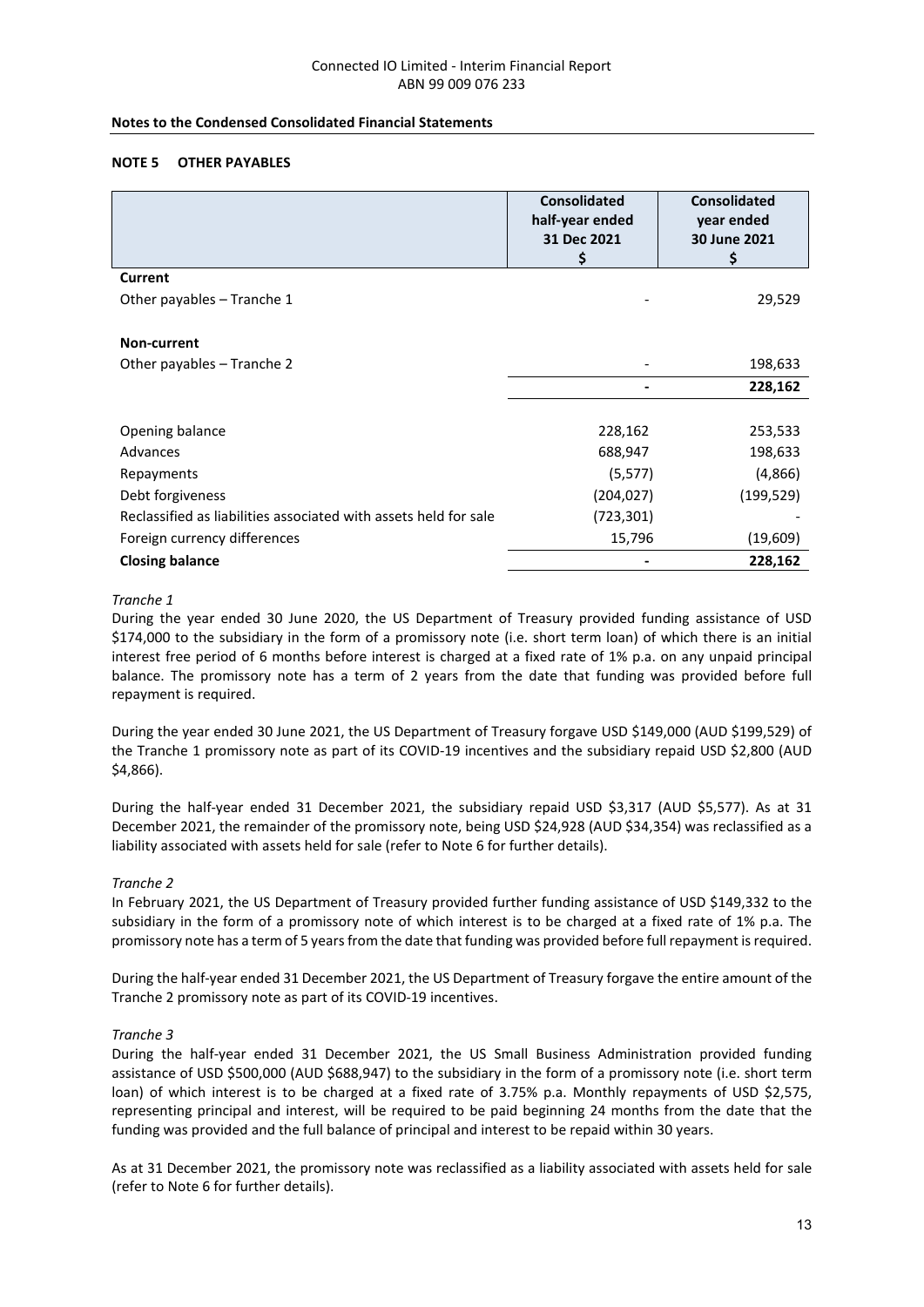#### **NOTE 6 SALE OF CIO TECHNOLOGY, INC.**

During the half-year ended 31 December 2021, the Company completed a strategic review of its business. Based on the review and the current environment, the Company determined that it was appropriate for it to restructure its US business by divesting its wholly owned subsidiary, CIO Technology, Inc. (CIO Tech), to the Company's previous Managing Director, Mr Yakov Temov whilst retaining an exclusive perpetual license to utilise the existing intellectual property outside of North America.

Pursuant to the share transfer deed entered into with Mr Temov, the Company agreed to sell 100% of the issued capital in CIO Tech with the key terms of the agreement set out as follows:

- The consideration payable by Mr Temov to the Company of \$1.00; and
- Mr Temov agrees to accept transfer of the CIO Tech shares and the responsibility for the repayment of a \$400,000 loan owed by CIO Tech to Connected IO Limited. The loan is interest free and secured against Mr Temov's shareholding in the Company along with a personal guarantee to the loan.

Subsequent to the half-year ended 31 December 2021, following shareholder approval granted at the Company's 2021 Annual General Meeting held on 6 January 2022, the Company successfully completed the sale of CIO Tech.

As a result, for the half-year ended 31 December 2021, the Company has reclassified all assets and liabilities of CIO Tech, at the lower of carrying value or fair value, as follows:

| Assets classified as held for sale | Value   |  |
|------------------------------------|---------|--|
| Cash and cash equivalents          | 373,897 |  |
| Trade and other receivables        | 221,130 |  |
| Inventory                          | 212,057 |  |
| Plant and equipment                | 11,157  |  |
| Other assets                       | 6,023   |  |
|                                    | 824,264 |  |

| Liabilities associated with assets classified as held for sale | Value     |
|----------------------------------------------------------------|-----------|
| Trade and other payables                                       | 443,780   |
| <b>Borrowings</b>                                              | 742,320   |
| Lease liabilities                                              | 77.389    |
|                                                                | 1,263,489 |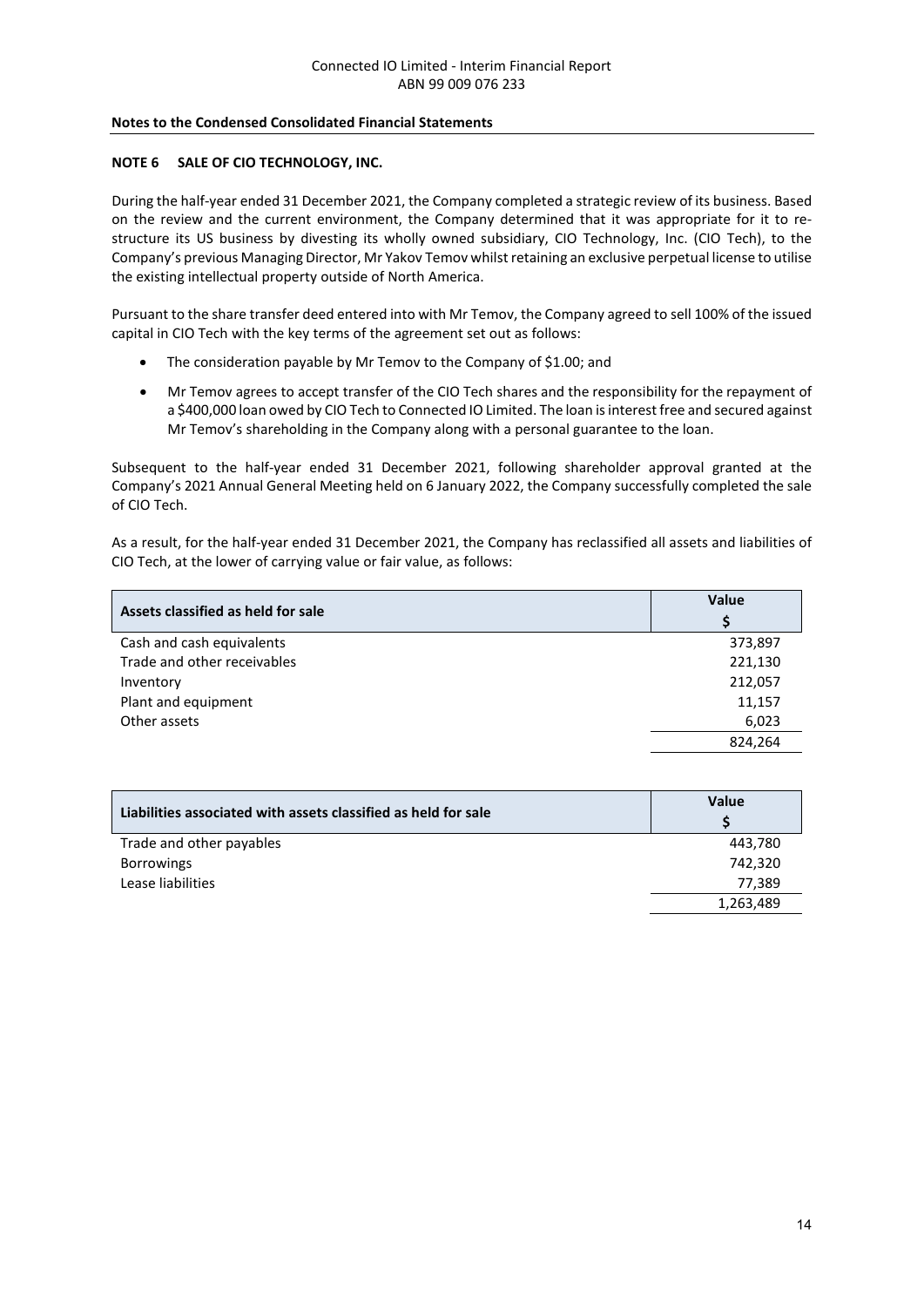#### **Notes to the Condensed Consolidated Financial Statements**

## **NOTE 7 ISSUED CAPITAL**

#### **Movements in issued and paid up capital**

|                                | <b>Consolidated</b> | <b>Consolidated</b> |
|--------------------------------|---------------------|---------------------|
|                                | half-year ended     | year ended          |
|                                | 31 Dec 2021         | 30 June 2021        |
|                                |                     |                     |
| Issued and paid up capital     |                     |                     |
| Ordinary shares fully paid (a) | 76,204,004          | 73,530,158          |
|                                | 76,204,004          | 73,530,158          |

### **Movements in issued and paid up capital**

|                                                                 | <b>Number</b> | <b>Consolidated</b> |
|-----------------------------------------------------------------|---------------|---------------------|
|                                                                 |               | Ş                   |
| Ordinary shares fully paid<br>(a)                               |               |                     |
| Balance as at 1 July 2020                                       | 242,957,218   | 70,777,722          |
| Conversion of convertible notes accrued interest (31 Jul 2020,  |               |                     |
| $$0.003$ per share)                                             | 4,986,811     | 149,604             |
| Placement (Stage 1) (25 Jan 2021, \$0.002 per share)            | 37,191,604    | 75,000              |
| Rights Offer (Stage 1) (18 Feb 2021, \$0.002 per share)         | 128,597,018   | 257,194             |
| Rights Offer - Shortfall Shares (Stage 1) (18 Feb 2021, \$0.002 |               |                     |
| per share)                                                      | 31,423,381    | 62,847              |
| Rights Offer – Shortfall Shares (Stage 1) (26 Feb 2021, \$0.002 |               |                     |
| per share)                                                      | 87,923,630    | 175,847             |
| Rights Offer (Stage 2) (28 Jun 2021, \$0.002 per share)         | 355,366,115   | 710,732             |
| Rights Offer - Shortfall Shares (Stage 2) (29 Jun 2021, \$0.002 |               |                     |
| per share)                                                      | 177,713,547   | 355,428             |
| Costs directly attributable to issue of share capital           |               | (34, 216)           |
| Unissued capital                                                |               |                     |
| Repayment of loan subject to shareholder approval               | 200,000,000   | 1,000,000           |
| Balance as at 30 June 2021                                      | 1,266,159,324 | 73,530,158          |

|                                                                   | <b>Number</b>      | Consolidated<br>Ś |
|-------------------------------------------------------------------|--------------------|-------------------|
|                                                                   |                    |                   |
| Balance as at 1 July 2021                                         | 1,266,159,324      | 73,530,158        |
| Consolidation on a 1:10 basis (7 Jul 2021)                        | (1, 139, 543, 489) |                   |
| Placement (stage 2) (26 Jul 2021, \$0.02 per share)               | 162,500,000        | 3,250,000         |
| Directors and company secretarial shares - in lieu of fees (26    |                    |                   |
| Jul 2021, \$0.05 per share) (refer to Note 9(b))                  | 10,925,000         | 546,250           |
| Line of credit shares - in lieu of accrued interest (26 Jul 2021, |                    |                   |
| \$0.02 per share) (refer to Note 9(c))                            | 5,378,630          | 268,932           |
| Placement - Underwritten shares (stage 2) (3 Aug 2021,            |                    |                   |
| \$0.02 per share)                                                 | 12,500,000         | 250,000           |
| Costs directly attributable to issue of share capital             |                    | (1,641,336)       |
| <b>Balance as at 31 December 2021</b>                             | 317,919,465        | 76,204,004        |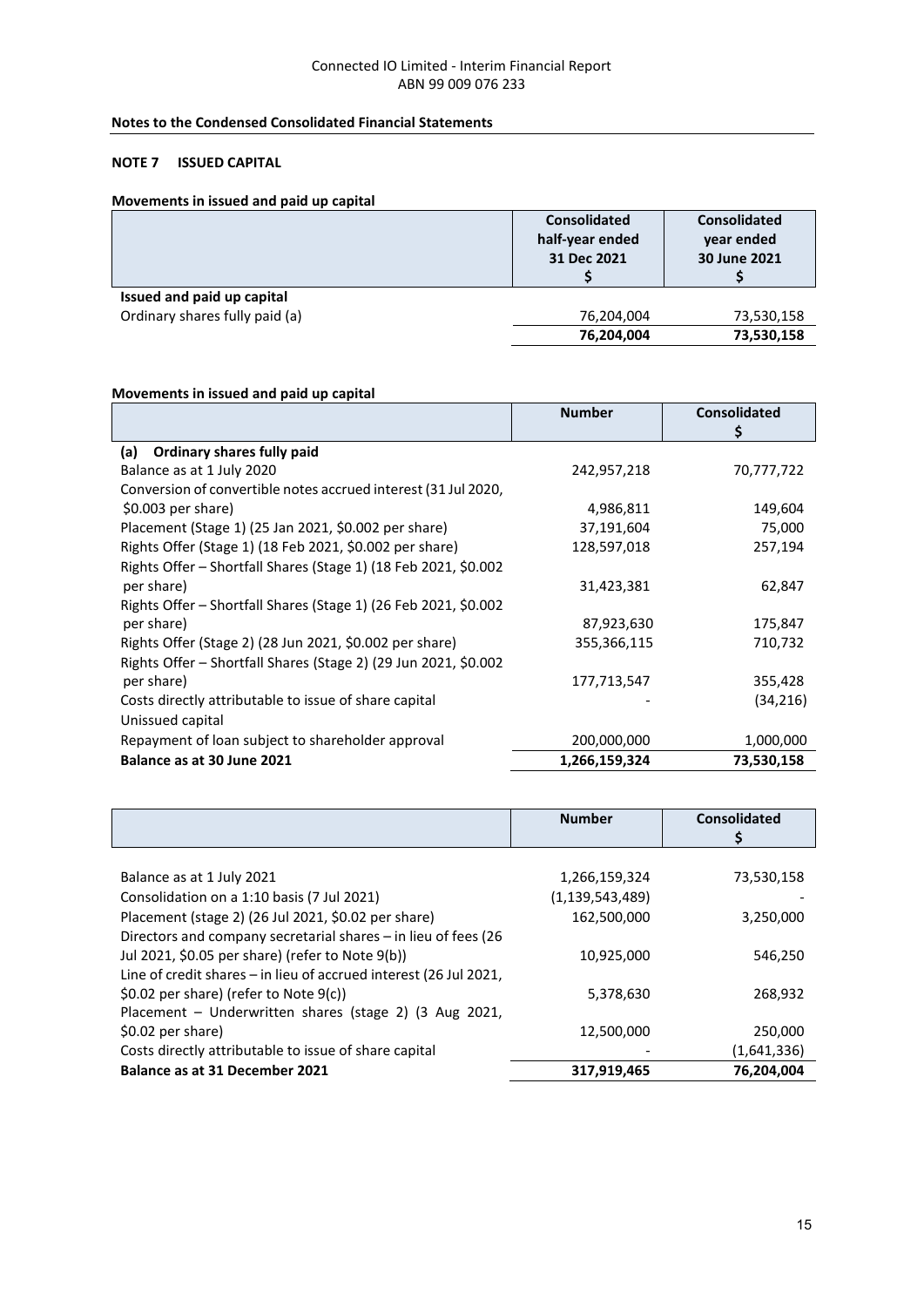#### **NOTE 7 ISSUED CAPITAL (CONTINUED)**

#### **(b) Options**

#### **Period ended 31 December 2021**

The following unlisted options were on issue during the period ended 31 December 2021:

| <b>Exercise price</b>         | \$1.00 <sup>1</sup> | \$0.03 <sup>1</sup>     |
|-------------------------------|---------------------|-------------------------|
| <b>Expiry date</b>            | 22 December 2022    | 1 July 2024             |
|                               |                     |                         |
| Opening balance               | 7,500,000           | 290,000,000             |
| Issued during the year        |                     | 42,000,000 <sup>2</sup> |
| Expired during the year       |                     |                         |
| Exercised during the year     |                     |                         |
| Consolidation on a 1:10 basis | (6,750,000)         | (261,000,000)           |
| Closing balance               | 750,000             | 71,000,000              |

<sup>1</sup> The exercise price has been restated to reflect the consolidation of the Company's issued capital on a 1:10 basis.

<sup>2</sup> Refer to Note 9(d) for further details regarding the issue of unlisted options during the period.

#### **NOTE 8 EARNINGS PER SHARE**

|                                  | <b>Consolidated</b><br>half-year ended<br>31 Dec 2021 | <b>Consolidated</b><br>half-year ended<br>31 Dec 2020 |
|----------------------------------|-------------------------------------------------------|-------------------------------------------------------|
|                                  |                                                       |                                                       |
|                                  | <b>Cents</b>                                          | <b>Cents</b>                                          |
| Basic and diluted loss per share | (0.41)                                                | $(3.96)^1$                                            |

The earnings and weighted average number of ordinary shares used in the calculation of basic and diluted earnings per share is as follows*:*

| Net loss for the period used in total basic and diluted<br>earnings per share                                 | (1, 184, 912) | (981,087)     |
|---------------------------------------------------------------------------------------------------------------|---------------|---------------|
|                                                                                                               | <b>Number</b> | <b>Number</b> |
| Weighted average number of ordinary shares used in<br>the calculation of basic and diluted earnings per share | 291,383,646   | 24,713,0961   |

<sup>1</sup> The loss per share and weighted average number of ordinary shares used in calculating the EPS have both been restated to reflect the consolidation of the Company's issued capital on a 1:10 basis in July 2021.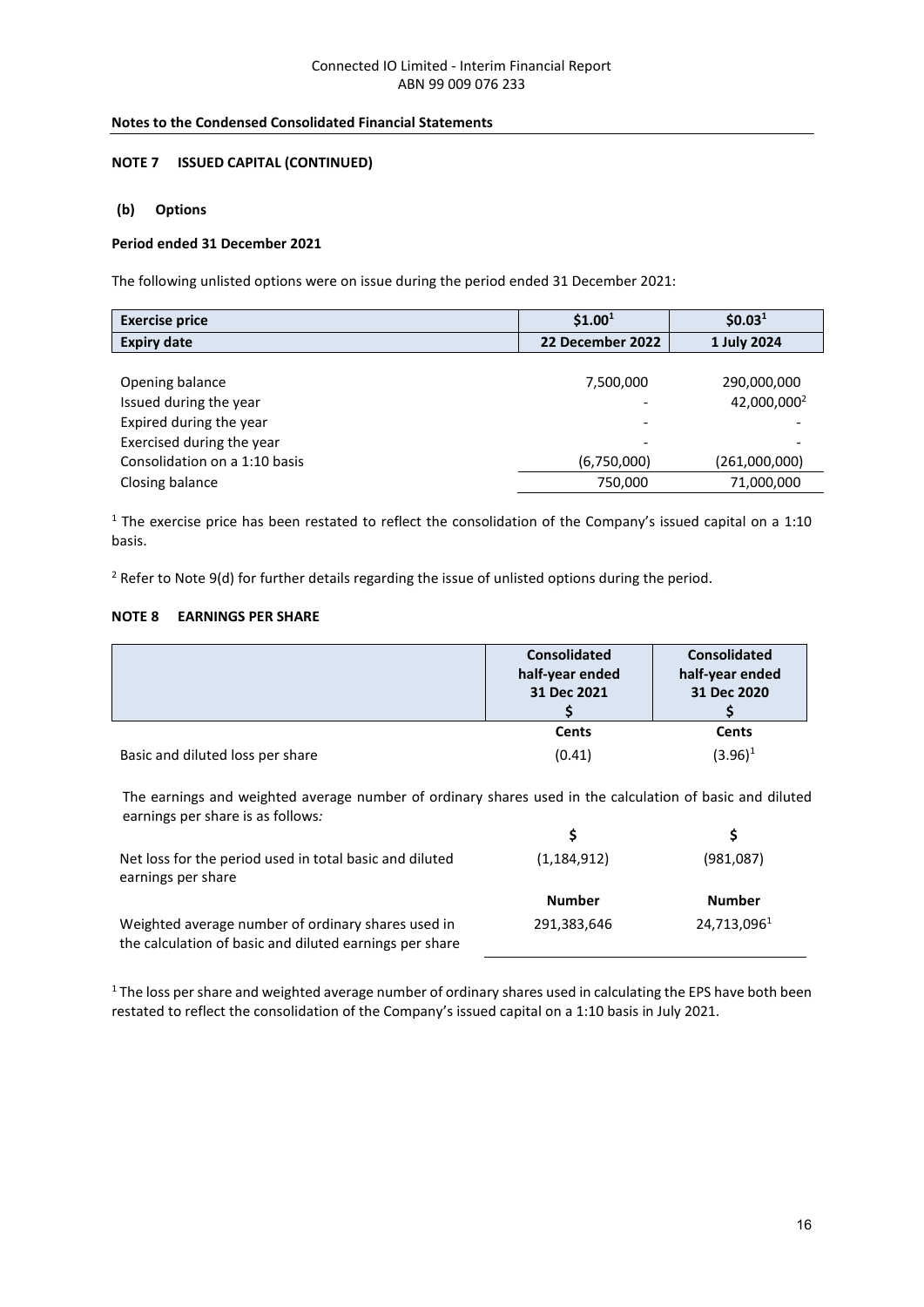#### **NOTE 9 SHARE BASED PAYMENTS**

#### **Half-year ended 31 December 2021**

During the half-year ended 31 December 2021, the following transactions were recognised as share based payments by the Group:

|                                                           | Value     |  |
|-----------------------------------------------------------|-----------|--|
|                                                           |           |  |
| Director options (Note 9(a))                              | 181,097   |  |
| Director and company secretarial shares (Note 9(b))       | 327,750   |  |
| Line of credit $-$ accrued interest shares (Note $9(c)$ ) | 161,359   |  |
|                                                           | 670,206   |  |
| Underwriter options (Note 9(d))                           | 1,367,986 |  |
|                                                           | 2,038,192 |  |

#### **(a) Director Options**

On 30 June 2021, the Group obtained shareholder approval to issue 9,000,000 unlisted options (post consolidation) to Mr Ferguson, Mr Sierakowski and Mr Bosio, in consideration of services provided to the Group.

The total fair value of the options granted to the Directors was \$357,300. During the half-year ended 31 December 2021, \$181,097 was expensed as a share-based payment, with the fair value recognised over the vesting period.

The fair value and model inputs for the share-based payments expensed during the half-year ended 31 December 2021 are as follows:

|                                                                    | Mr Ferguson  | <b>Mr Sierakowski</b> | <b>Mr Bosio</b> | <b>Total</b> |
|--------------------------------------------------------------------|--------------|-----------------------|-----------------|--------------|
| Number Issued                                                      | 5,000,000    | 2,000,000             | 2,000,000       | 9,000,000    |
| <b>Grant Date</b>                                                  | 30 June 2021 | 30 June 2021          | 30 June 2021    |              |
| <b>Expected Vesting Date</b>                                       | 30 June 2022 | 30 June 2022          | 30 June 2022    |              |
| Vesting Period (days)                                              | 365          | 365                   | 365             |              |
| Value per Option                                                   | \$0.0397     | \$0.0397              | \$0.0397        |              |
| <b>Total Value per Option</b>                                      | \$198,500    | \$79,400              | \$79,400        | \$357,300    |
| Amount Expensed in Prior Year                                      | \$556        | \$222                 | \$222           | \$1,000      |
| Amount Expensed in Current Year<br>Amount to be Expensed in Future | \$100,609    | \$40,244              | \$40,244        | \$181,097    |
| Periods if Vesting Conditions are<br>met                           | \$97,335     | \$38,934              | \$38,934        | \$175,203    |

#### **(b) Director and Company Secretarial Shares**

During the half-year ended 31 December 2021, following shareholder approval granted at the Company's General Meeting held on 30 June 2021, shares were issued to Directors and their related parties in satisfaction of outstanding Director and Company Secretarial fees owed. For accounting purposes, the shares issued have been valued at \$546,250, being the Company's closing share price of \$0.05 (post consolidation) as at the date of the General Meeting, with the difference recognised as an expense.

The details of the equity issued are as below:

| Recipient        | <b>Liability Settled</b> | Number of<br><b>Shares</b> | Value of<br><b>Shares Issued</b> | <b>Additional</b><br><b>Expense</b><br>Recognised |
|------------------|--------------------------|----------------------------|----------------------------------|---------------------------------------------------|
| Dougal Ferguson  | \$46,500                 | 2,325,000                  | \$116,250                        | \$69,750                                          |
| Adam Sierakowski | \$118,000                | 5,900,000                  | \$295,000                        | \$177,000                                         |
| Davide Bosio     | \$54,000                 | 2,700,000                  | \$135,000                        | \$81,000                                          |
| Total            | \$218,500                | 10,925,000                 | \$546,250                        | \$327,750                                         |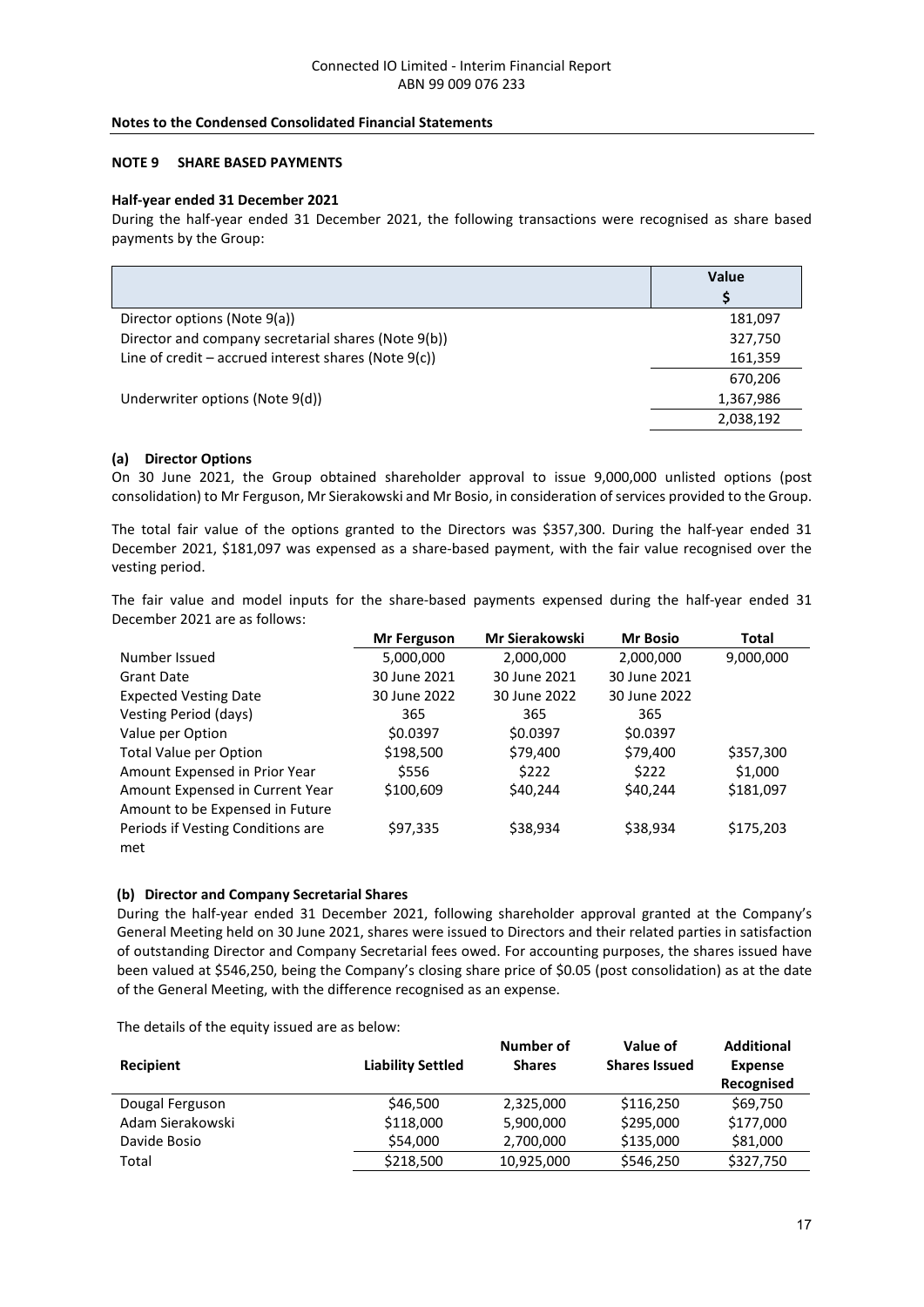#### **NOTE 9 SHARE BASED PAYMENTS (CONTINUED)**

#### **(c) Line of Credit – Accrued Interest Shares**

During the half-year ended 31 December 2021, following shareholder approval granted at the Company's General Meeting held on 30 June 2021, shares were issued to Tyche Investments Pty Ltd in satisfaction of accrued interest owed on a line of credit facility. For accounting purposes, the shares issued have been valued at \$268,932, being the Company's closing share price of \$0.05 (post consolidation) as at the date of the General Meeting, with the difference recognised as an expense.

The details of the equity issued are as below:

| <b>Recipient</b>          | <b>Liability Settled</b> | Number of<br><b>Shares</b> | Value of<br><b>Shares Issued</b> | <b>Additional</b><br>Expense<br>Recognised |
|---------------------------|--------------------------|----------------------------|----------------------------------|--------------------------------------------|
| Tyche Investments Pty Ltd | \$107.573                | 5.378.630                  | \$268.932                        | \$161.359                                  |

#### **(d) Underwriter Options**

In August 2021, following the Group's successful completion of its capital raising to sophisticated and institutional investors, 42,000,000 unlisted options were issued in relation to the underwriting of the rights issue and placement. During the half-year ended 31 December 2021, \$1,367,986 was charged to share issue costs.

The fair value of the equity-settled share options granted is estimated as at the date of grant using the Black-Scholes option valuation model taking into account the terms and conditions upon which the options were granted.

| Weighted average exercise price (cents)         | 3.00 cents   |
|-------------------------------------------------|--------------|
| Weighted average life of the options (years)    | 2.93 years   |
| Weighted average underlying share price (cents) | 4.70 cents   |
| Expected share price volatility                 | 100%         |
| Risk-free interest rate                         | 0.20%        |
| Grant date                                      | 27 July 2021 |
| Expiry date                                     | 1 July 2024  |
| Value per option                                | \$0.03257    |
|                                                 |              |

#### **NOTE 10 RELATED PARTY TRANSACTIONS**

Other than the related party transactions noted in Note 9(a) and 9(b) above, there were no other material changes to related party transactions since the last annual reporting date.

#### **NOTE 11 SEGMENT REPORTING**

AASB 8 Operating Segments requires operating segments to be identified on the basis of internal reports about components of the Group that are regularly reviewed by the chief operating decision maker in order to allocate resources to the segment and to assess its performance.

The Group's operating segments have been determined with reference to the monthly management accounts used by the Chief Operating Decision Maker to make decisions regarding the Company's operations and allocation of working capital. Due to the size and nature of the Group, the Board as a whole has been determined as the Chief Operating Decision Maker.

Based on the quantitative thresholds included in AASB 8, there is only one reportable segment, being the development and manufacture of wireless technologies in the United States of America, which represents the Group's main business undertaking.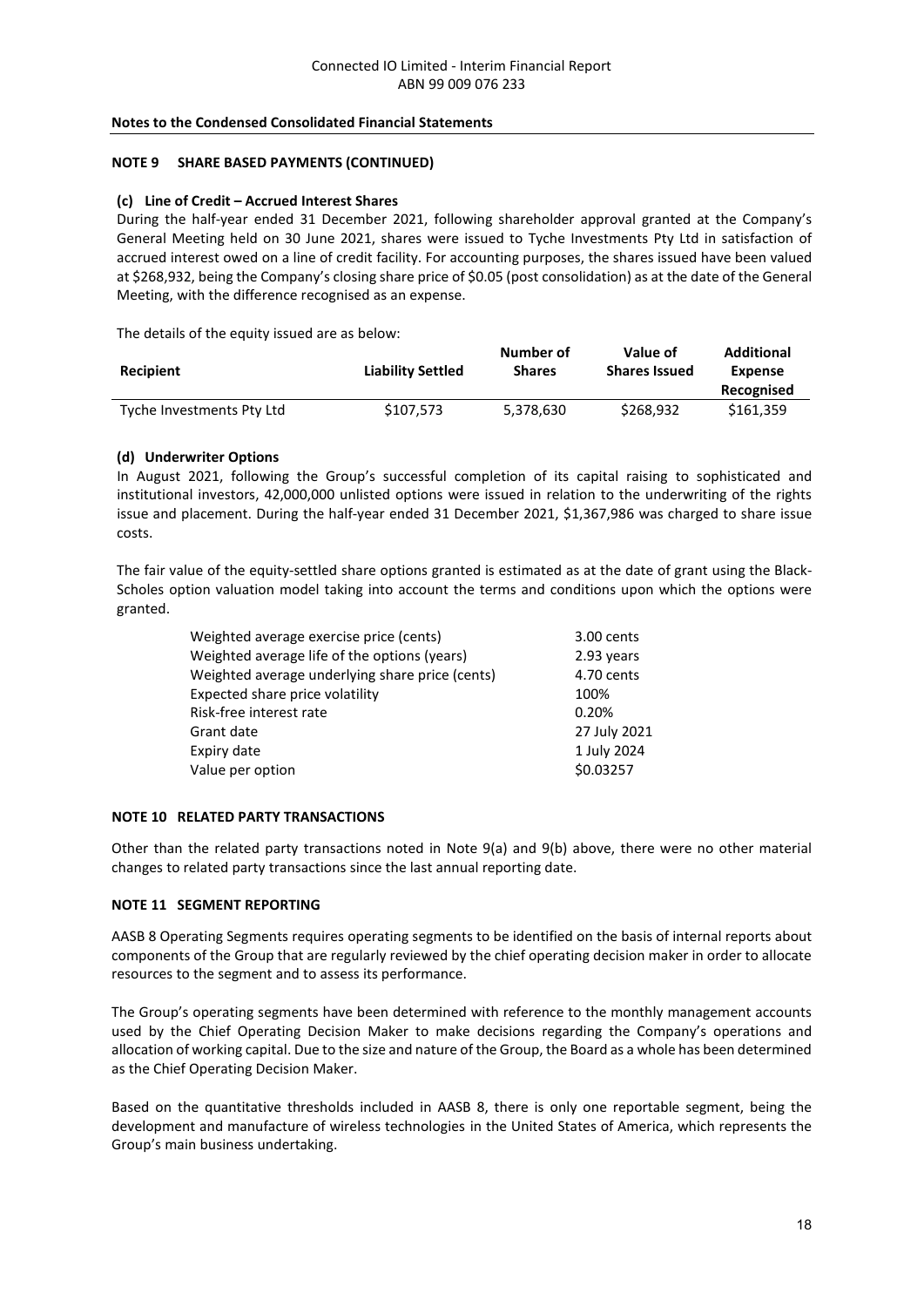#### **NOTE 11 SEGMENT REPORTING (CONTINUED)**

The revenues and results of this segment are those of the Group as a whole and are set out in the consolidated statement of profit or loss and other comprehensive income. The segment assets and liabilities of this segment are those of the Group and are set out in the consolidated statement of financial position.

#### **NOTE 12 CONTINGENT LIABILITIES**

There has been no change in contingent liabilities since the last annual reporting date.

#### **NOTE 13 FINANCIAL INSTRUMENTS**

The methods and valuation techniques used for the purpose of measuring fair values are unchanged compared to the previous reporting period.

The carrying amounts of the current receivables, current payables and borrowings are considered to be a reasonable approximation of their fair value.

#### **NOTE 14 EVENTS OCCURING AFTER THE REPORTING PERIOD**

On 10 January 2022, following shareholder approval received at its 2021 Annual General Meeting held on 6 January 2022, the Company announced that it had successfully completed the sale of CIO Technology, Inc. for a consideration of \$1 and assumption of a \$400,000 loan owed by CIO Technology, Inc. to Connected IO Limited. Further details of this transaction are contained in Note 6.

There has been no other matter or circumstance that has arisen after balance date that has significantly affected, or may significantly affect, the operations of the Group, the results of those operations, or the state of affairs of the Group in future financial periods.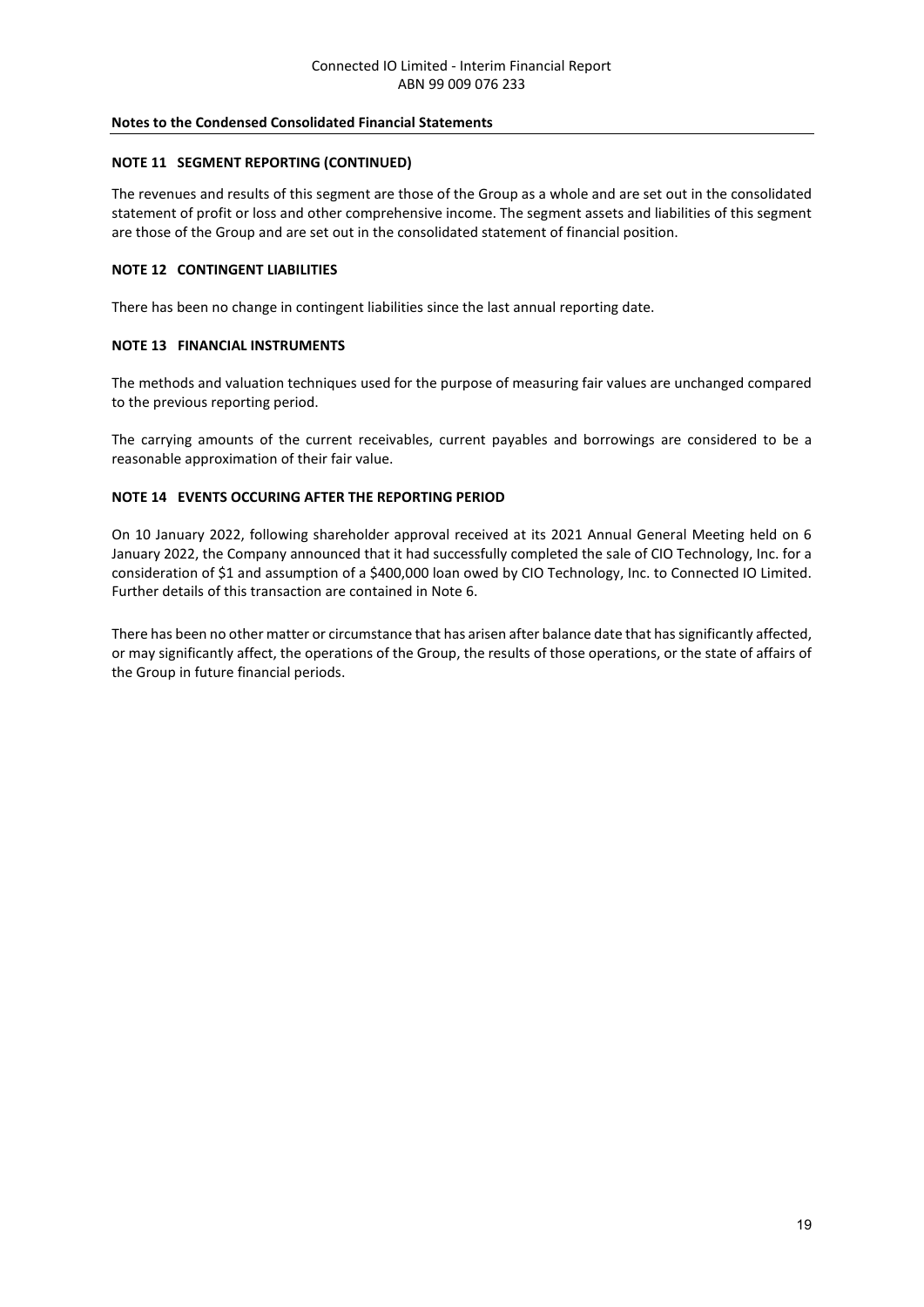#### **Directors' declaration**

In the opinion of the Directors of Connected IO Limited ("the Company"):

- (1) The attached financial statements and notes are in accordance with the *Corporations Act 2001*, including:
	- (a) complying with Accounting Standards, the Corporations Regulations and other mandatory professional reporting requirements; and
	- (b) giving a true and fair view of the Group's financial position as at 31 December 2021 and of its performance for the half-year ended on that date.
- (2) There are reasonable grounds to believe that the Company will be able to pay its debts as and when they become due and payable.

This declaration is made in accordance with a resolution of the Board of Directors, made pursuant to S303(5) of the Corporations Act 2001.

On behalf of the Board

Dougal Ferguson Director

Signed at Perth on this 28<sup>th</sup> day of February 2022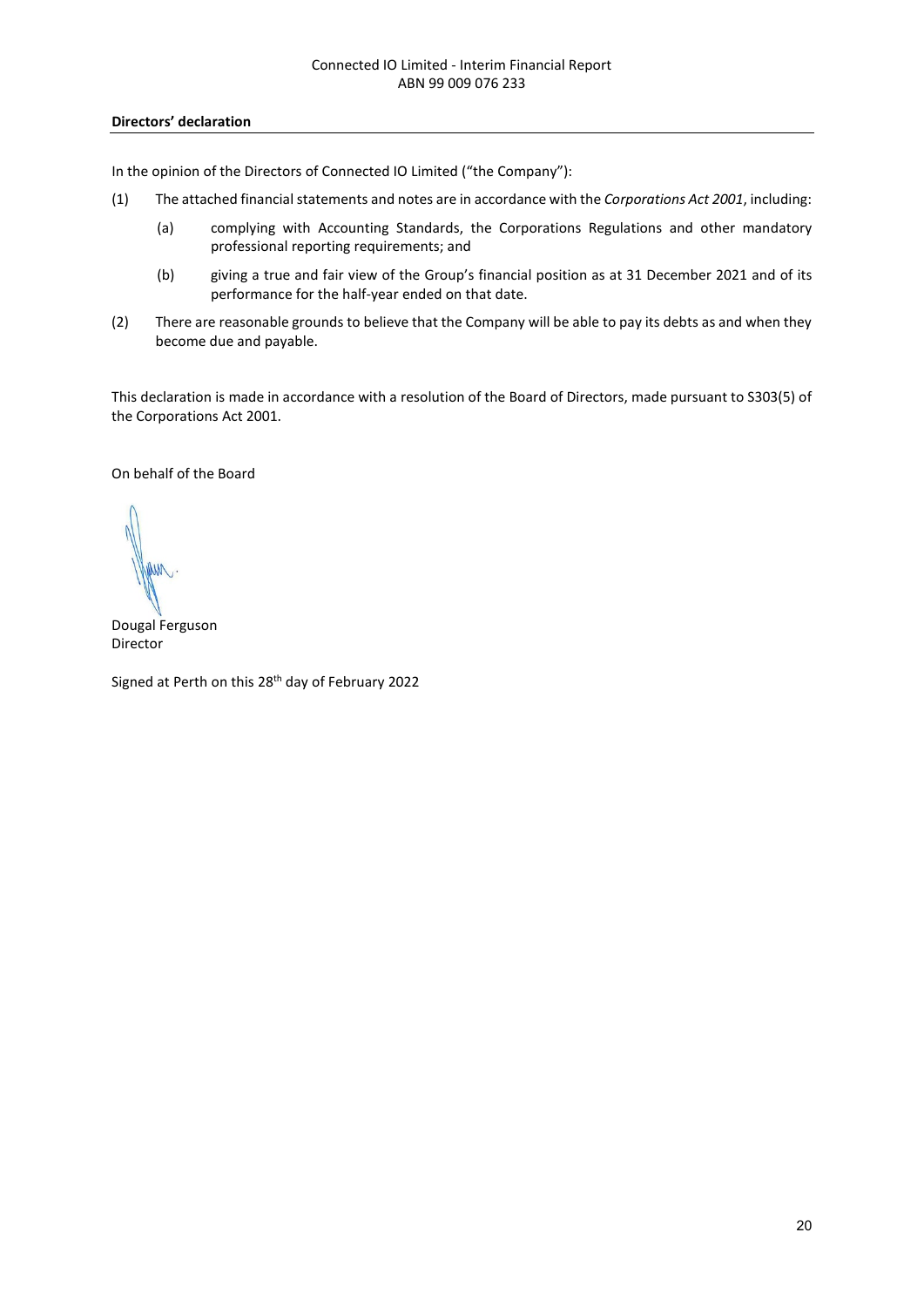

## **INDEPENDENT AUDITOR'S REVIEW REPORT**

To the members of Connected IO Limited

#### **Report on the Condensed Half-Year Financial Report**

#### *Conclusion*

We have reviewed the accompanying half-year financial report of Connected IO Limited ("the company") which comprises the condensed consolidated statement of financial position as at 31 December 2021, the condensed consolidated statement of profit or loss and other comprehensive income, the condensed consolidated statement of changes in equity and the condensed consolidated statement of cash flows for the half-year ended on that date, notes comprising a summary of significant accounting policies and other explanatory information, and the directors' declaration, for the consolidated entity comprising the company and the entities it controlled at the half-year end or from time to time during the half-year.

Based on our review, which is not an audit, we have not become aware of any matter that makes us believe that the half-year financial report of Connected IO Limited does not comply with the *Corporations Act 2001* including:

- (a) giving a true and fair view of the consolidated entity's financial position as at 31 December 2021 and of its performance for the half-year ended on that date; and
- (b) complying with Accounting Standard AASB 134 *Interim Financial Reporting* and the *Corporations Regulations 2001*.

#### *Basis for conclusion*

We conducted our review in accordance with ASRE *2410 Review of a Financial Report Performed by the Independent Auditor of the Entity*. Our responsibilities are further described in the *Auditor's responsibilities for the review of the financial report* section of our report. We are independent of the company in accordance with the auditor independence requirements of the *Corporations Act 2001* and the ethical requirements of the Accounting Professional and Ethical Standards Board's APES 110 *Code of Ethics for Professional Accountants (including Independence Standards)* (the Code) that are relevant to our audit of the annual financial report in Australia. We have also fulfilled our other ethical responsibilities in accordance with the Code.

#### *Responsibility of the directors for the financial report*

The directors of the company are responsible for the preparation of the half-year financial report that gives a true and fair view in accordance with Australian Accounting Standards and the *Corporations Act 2001* and for such internal control as the directors determine is necessary to enable the preparation of the half-year financial report that gives a true and fair view and is free from material misstatement, whether due to fraud or error.

#### hlb.com.au

HLB Mann Judd (WA Partnership) ABN 22 193 232 714 Level 4, 130 Stirling Street, Perth WA 6000 / PO Box 8124 Perth BC WA 6849 T: +61 (0)8 9227 7500 E: mailbox@hlbwa.com.au Liability limited by a scheme approved under Professional Standards Legislation.

HLB Mann Judd (WA Partnership) is a member of HLB International, the global advisory and accounting network.